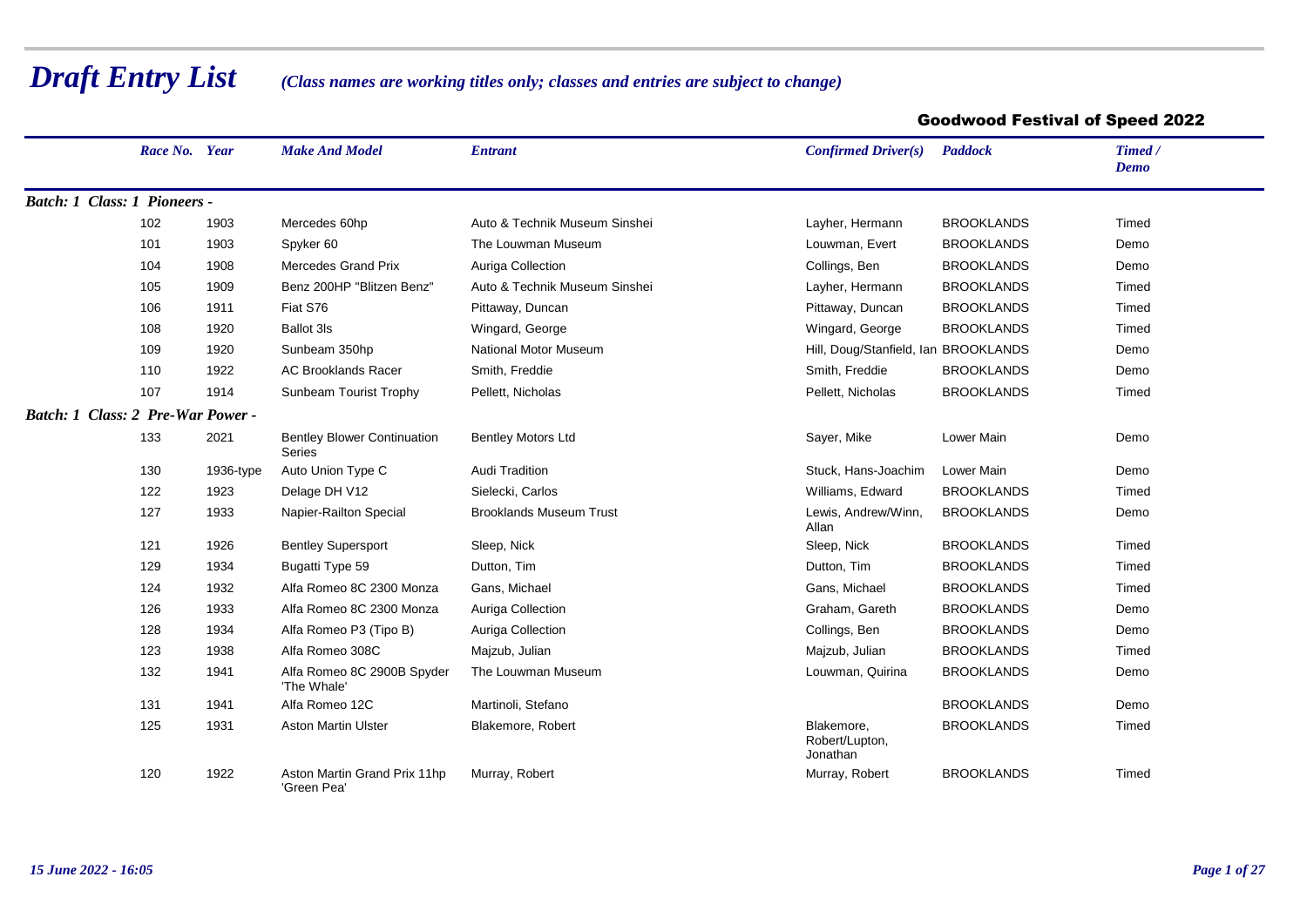| Race No. Year                                 |      | <b>Make And Model</b>                 | <b>Entrant</b>            | Confirmed Driver(s)                  | <b>Paddock</b>    | Timed /<br><b>Demo</b> |
|-----------------------------------------------|------|---------------------------------------|---------------------------|--------------------------------------|-------------------|------------------------|
| Batch: 1 Class: 3 Post-War Endurance Racers - |      |                                       |                           |                                      |                   |                        |
| 145                                           | 1958 | Lister-Chevrolet 'Knobbly'            | Owen, Geraint             | Owen, Geraint                        | Lower Main        | Timed                  |
| 146                                           | 1960 | Aston Martin DB4GT Zagato             | <b>Private Collection</b> | Mallock, Ray                         | Lower Main        | Demo                   |
| 141                                           | 1954 | <b>Aston Martin DB3S</b>              | Sielecki, Carlos          | Williams, Edward                     | Lower Main        | Demo                   |
| 143                                           | 1955 | Mercedes-Benz 300 SLR                 | Mercedes-Benz Classic     | Schneider,<br>Bernd/Wendlinger, Karl | <b>MAIN</b>       | Demo                   |
| 142                                           | 1955 | Lotus X                               | Morley, Peter             | Wilson, Sam                          | <b>BROOKLANDS</b> | Timed                  |
| 147                                           | 1961 | Porsche 356 Carrera GT                | Mahmoud, Tarek            | Turner, James                        | <b>BROOKLANDS</b> | Timed                  |
| 150                                           | 1956 | Maserati 300S                         | <b>Private Collection</b> |                                      | <b>BROOKLANDS</b> | Demo                   |
| 148                                           | 1965 | Lola-Chevrolet MK1                    | Thomann, Rudy             | Thomann, Rudy                        | <b>BROOKLANDS</b> | Timed                  |
| 149                                           | 1964 | <b>Chevrolet Corvette Sting Ray</b>   | Jarvis, Nick              | Jarvis, Nick                         | <b>BROOKLANDS</b> | Demo                   |
| 144                                           | 1956 | Jaguar D-type 'long-nose'             | Beecham, Clive            | Brazell, David                       | <b>BROOKLANDS</b> | Demo                   |
| 140                                           | 1952 | Jaguar C-type                         | Frankel, Richard          |                                      | <b>BROOKLANDS</b> | Demo                   |
| Batch: 1 Class: 4 Tin Top Titans -            |      |                                       |                           |                                      |                   |                        |
| 160                                           | 1971 | Alfa Romeo GTAm                       | Clark, David              | Clark, David                         | Lower Main        | Demo                   |
| 161                                           | 1972 | Ford Cologne Capri                    | Townshend, Roger          | Millen, Steve                        | Lower Main        | Timed                  |
| 163                                           | 1987 | Renault R5 Turbo Super<br>Production  | <b>Renault Classic</b>    |                                      | Lower Main        | Demo                   |
| 164                                           | 1992 | Audi V8 Quattro DTM                   | <b>Audi Tradition</b>     | Kristensen, Tom                      | Lower Main        | Demo                   |
| 166                                           | 1992 | Nissan Skyline GT-R R32<br>(CALSONIC) | Wood, Ric                 | Middlehurst, Andy                    | <b>MAIN</b>       | Timed                  |
| 162                                           | 1981 | Ford Zakspeed Capri                   | Wood, Ric                 | Wood, Ric                            | <b>MAIN</b>       | Timed                  |
| 165                                           | 1992 | Mercedes-Benz 190E DTM                | Mercedes-Benz Classic     | Schneider,<br>Bernd/Wendlinger, Karl | <b>MAIN</b>       | Demo                   |
| 170                                           | 1999 | Nissan Primera                        | Wheeler, Robert           | Reid, Anthony                        | CATHEDRAL         | Timed                  |
| 172                                           | 2000 | Honda Accord                          | Whyte, Stewart            | Whyte, Stewart                       | CATHEDRAL         | Timed                  |
| 169                                           | 1998 | Volvo S40                             | Minshaw, Jason            | Minshaw, Jason                       | CATHEDRAL         | Timed                  |
| 173                                           | 2000 | Vauxhall Vectra                       | Hughes, Jason             | Hughes, Jason                        | CATHEDRAL         | Timed                  |
| 171                                           | 2000 | Ford Mondeo                           | Powell, Alvin             | Powell, Alvin                        | CATHEDRAL         | Timed                  |
| 167                                           | 1995 | Audi A4 Quattro                       | Minshaw, Jon              | Minshaw, Guy                         | CATHEDRAL         | Timed                  |
| 175                                           | 2021 | Hyundai Veloster N TCR                | Kent, Lewis               | Kent, Lewis                          | CATHEDRAL         | Timed                  |
| 174                                           | 2022 | Ford Focus                            | NAPA Racing UK            | Selby, Lewis                         | CATHEDRAL         | Timed                  |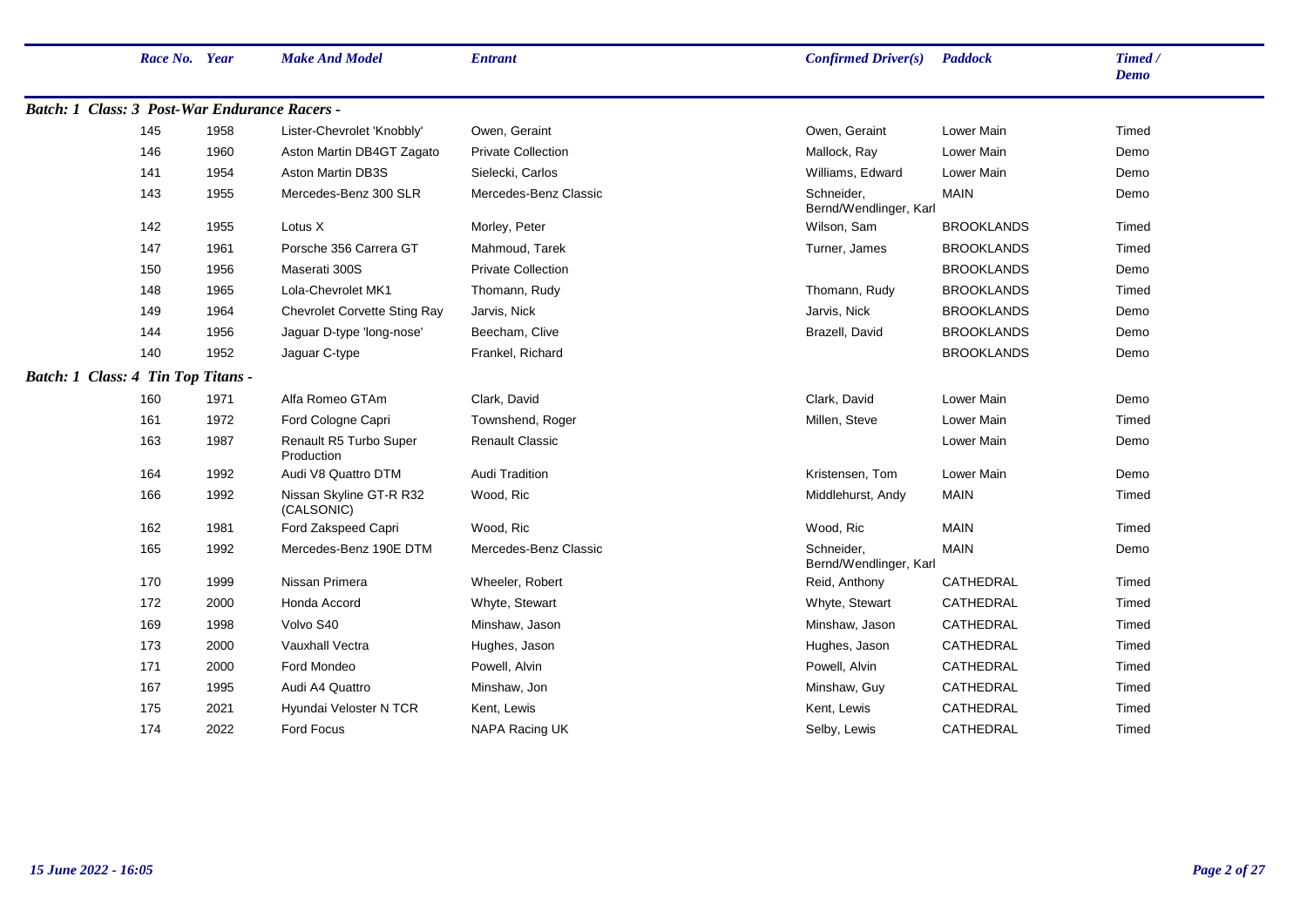|                                                     | Race No. Year |      | <b>Make And Model</b>        | <b>Entrant</b>           | Confirmed Driver(s)                         | <b>Paddock</b>    | Timed /<br>Demo |
|-----------------------------------------------------|---------------|------|------------------------------|--------------------------|---------------------------------------------|-------------------|-----------------|
| Batch: 1 Class: 5 Driftkhana -                      |               |      |                              |                          |                                             |                   |                 |
|                                                     | 187           | 2018 | Lexus RC-F                   | Daham, Ahmad             | Daham, Ahmad                                | <b>MAIN</b>       | Demo            |
|                                                     | 183           | 2005 | <b>Chevrolet Corvette C6</b> | Hildebrand, Axel         | Hildebrand, Axel                            | CATHEDRAL         | Demo            |
|                                                     | 186           | 2017 | Nissan GT-R                  | Biagioni, Steve          | Biagioni, Steve                             | CATHEDRAL         | Demo            |
|                                                     | 184           | 2008 | <b>BMW E92 M3</b>            | Deane, James             | Deane, James                                | CATHEDRAL         | Demo            |
|                                                     | 182           | 2001 | Nissan Silvia S15            | Quinn, Kevin             | Quinn, Kevin                                | CATHEDRAL         | Demo            |
|                                                     | 180           | 1998 | Nissan Sylvia S14            | Kato, Wataru             | Hibino, Tetsuya                             | CATHEDRAL         | Demo            |
|                                                     | 185           | 2013 | Toyota GT86                  | Smith, Paul              | Smith, Paul                                 | CATHEDRAL         | Demo            |
| Batch: 2 Class: 6 Ultimate Rally Cars -             |               |      |                              |                          |                                             |                   |                 |
|                                                     | 211           | 2021 | <b>BRX Hunter</b>            | Prodrive Ltd             | Static Display,                             |                   | Demo            |
|                                                     | 201           | 1980 | Mercedes-Benz 500SL Rallye   | Mercedes-Benz Classic    |                                             | <b>MAIN</b>       | Demo            |
|                                                     | 208           | 2017 | Peugeot 3008 DAKAR           | Villas Boas, Andre       | Goncalo,<br>Magalhaes/Villas Boas,<br>Andre | CATHEDRAL         | Demo            |
|                                                     | 210           | 2022 | Toyota Hilux DAKAR           | Toyota Motor Europe      | Al- Attiya,<br>Nasser/Baumel,<br>Mathiew    | CATHEDRAL         | Timed           |
|                                                     | 214           | 2005 | Ford Focus WRC               | Perez, Steve             | Perez, Steve                                | CATHEDRAL         | Timed           |
|                                                     | 215           | 2007 | Ford Focus WRC               | Perez, Steve             | Perez, Steve                                | CATHEDRAL         | Demo            |
|                                                     | 207           | 2009 | Ford Focus WRC               | McCloskey, Connor        | McCloskey, Connor                           | CATHEDRAL         | Timed           |
|                                                     | 204           | 2003 | Subaru Impreza WRC           | Rockingham, Steve        | Rockingham, Steve                           | CATHEDRAL         | Demo            |
|                                                     | 203           | 2001 | Subaru Impreza WRC           | Graffin, Kieron          | Graffin, Kieron                             | <b>CATHEDRAL</b>  | Demo            |
|                                                     | 202           | 1997 | Subaru Impreza WRC97         | Girardo, Max             | Willis, Marcus                              | CATHEDRAL         | Demo            |
|                                                     | 205           | 2004 | Citroen Xsara WRC            | Girardo, Max             | Girardo, Max                                | CATHEDRAL         | Demo            |
|                                                     | 212           | 1994 | Citroen ZX Rallye Raid       | Girardo, Max             |                                             | CATHEDRAL         | Demo            |
| Batch: 2 Class: 7 Lancia - 20 Years of Domination - |               |      |                              |                          |                                             |                   |                 |
|                                                     | 227           | 1992 | Lancia Delta HF integrale    | Fondazione Gino Macaluso | Macaluso, Massimo                           | <b>BROOKLANDS</b> | Demo            |
|                                                     | 225           | 1984 | Lancia 037 Evo 2             | Whitehouse, Robert       | Whitehouse, Robert                          | <b>BROOKLANDS</b> | Timed           |
|                                                     | 224           | 1983 | Lancia Rallye 037            | Kedward, David           | Kedward, David                              | <b>BROOKLANDS</b> | Timed           |
|                                                     | 222           | 1974 | Lancia Stratos               | Alessandro Carrara       | Carrara, Alessandro                         | <b>BROOKLANDS</b> | Timed           |
|                                                     | 221           | 1972 | Lancia Fulvia HF             | Fondazione Gino Macaluso | Macaluso, Monica                            | <b>BROOKLANDS</b> | Demo            |
|                                                     | 220           | 1969 | Lancia Fulvia F&M            | Buratti, Federico        | Buratti, Federico                           | <b>BROOKLANDS</b> | Demo            |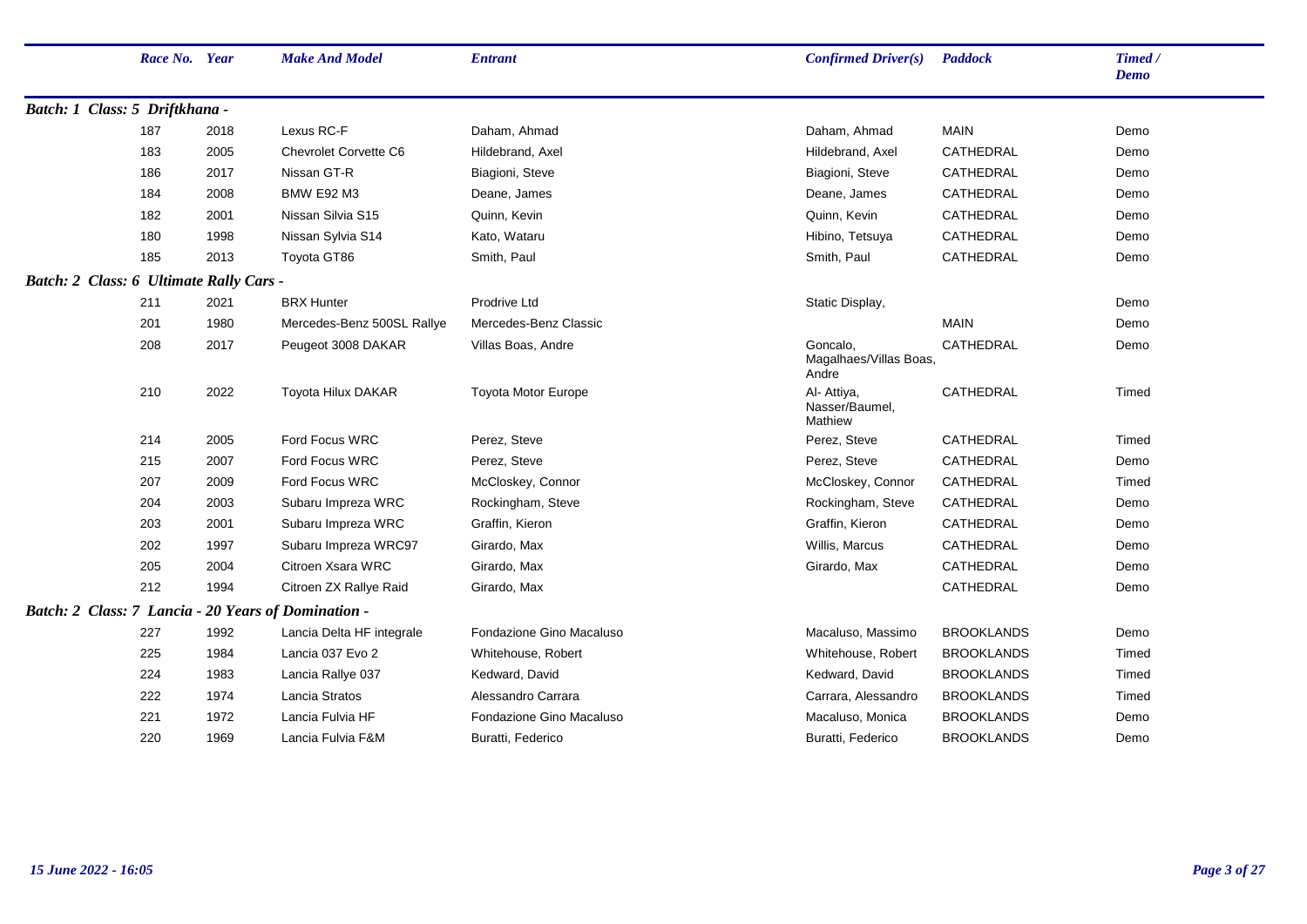|                                             | Race No. Year |      | <b>Make And Model</b>                               | <b>Entrant</b>                  | Confirmed Driver(s)               | <b>Paddock</b> | Timed /<br><b>Demo</b> |
|---------------------------------------------|---------------|------|-----------------------------------------------------|---------------------------------|-----------------------------------|----------------|------------------------|
| Batch: 2 Class: 8 40 Years of Group B -     |               |      |                                                     |                                 |                                   |                |                        |
|                                             | 233           | 1984 | Renault 5 Maxi Turbo                                | Keeler, Adam                    | Keeler, Adam                      | Lower Main     | Demo                   |
|                                             | 238           | 1985 | Audi Quattro Rallye RE-01 (S1)                      | <b>Audi Tradition</b>           | Blomqvist, Stig                   | Lower Main     | Demo                   |
|                                             | 234           | 1985 | Citroen BX 4TC                                      | Saunders, John                  | Saunders, John                    | CATHEDRAL      | Demo                   |
|                                             | 232           | 1984 | Nissan 240RS                                        | Walker, Anthony                 | Walker, Antony                    | CATHEDRAL      | Demo                   |
|                                             | 237           | 1988 | MG Metro 8R4                                        | Bendle, Tim                     | Bendle, Tim                       | CATHEDRAL      | Demo                   |
|                                             | 230           | 1982 | Ford RS1700T                                        | Rimmer, Stephen                 | Champion, Ryan                    | CATHEDRAL      | Demo                   |
|                                             | 235           | 1986 | Ford RS200                                          | Zander, Lars                    | Zander, Lars                      | CATHEDRAL      | Demo                   |
|                                             | 231           | 1983 | Audi Quattro S1 E2                                  | Rimmer, Stephen                 | Rimmer, James                     | CATHEDRAL      | Demo                   |
|                                             | 236           | 1986 | Peugeot 205 T16 E2                                  | Garvey, Enda                    | Garvey, Enda                      | CATHEDRAL      | Timed                  |
| <b>Batch: 2 Class: 9 Brickyard Heroes -</b> |               |      |                                                     |                                 |                                   |                |                        |
|                                             | 241           | 1986 | March-Cosworth 86C<br>'Cummins/Holset Turbo Special | Indianapolis Motor Speedway, Ha | Franchitti, Dario                 | Lower Main     | Demo                   |
|                                             | 240           | 1957 | Kuzma-Offenhauser 'Dean Van<br>Lines Special'       | Indianapolis Motor Speedway Hal | Calderon.<br>Tatiana/Mass, Jochen | Lower Main     | Demo                   |
|                                             | 246           | 2016 | <b>Chevrolet Camaro</b>                             | Spencer, Will                   |                                   | <b>MAIN</b>    | Timed                  |
|                                             | 245           | 2016 | Chevrolet Camaro                                    | Spencer, Will                   | Spencer, Will                     | <b>MAIN</b>    | Timed                  |
|                                             | 244           | 2009 | Chevrolet Impala SS                                 | Clark, Paul                     | Chalkly, Simon                    | <b>MAIN</b>    | Demo                   |
|                                             | 242           | 2007 | Dodge Avenger                                       | Pannell, Ross                   | Pannell, Ross                     | <b>MAIN</b>    | Demo                   |
|                                             | 243           | 2007 | Ford Fusion                                         | Chalkly, Simon                  | Chalkly, Simon                    | <b>MAIN</b>    | Demo                   |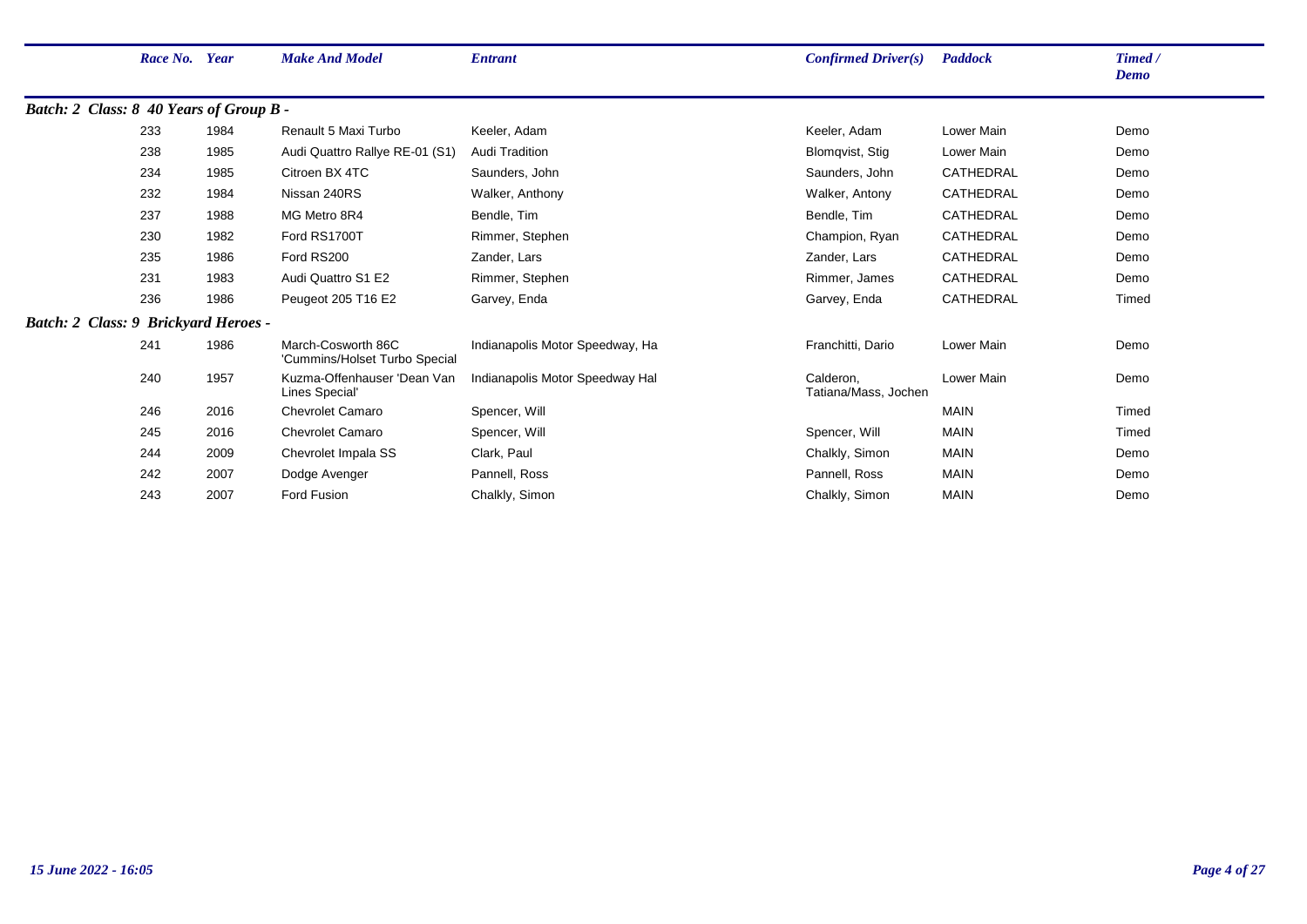|                                          | Race No. Year |      | <b>Make And Model</b>                         | <b>Entrant</b>                   | Confirmed Driver(s)               | <b>Paddock</b>   | Timed /<br><b>Demo</b> |
|------------------------------------------|---------------|------|-----------------------------------------------|----------------------------------|-----------------------------------|------------------|------------------------|
| Batch: 3 Class: 10 75 Years of Ferrari - |               |      |                                               |                                  |                                   |                  |                        |
|                                          | 332           | 2008 | Ferrari F2008                                 | West, Alexander                  | West, Alexander                   | <b>FORMULA 1</b> | Demo                   |
|                                          | 336           | 2009 | Ferrari F60                                   | Scuderia Ferrari                 | Gene, Marc                        | <b>FORMULA 1</b> | Demo                   |
|                                          | 330           | 2002 | Ferrari 550 Maranello                         | Girardo, Max                     | Macalpine, Peter                  | <b>MAIN</b>      | Demo                   |
|                                          | 325           | 1989 | Ferrari 639                                   | Lange, Holger                    | Mansell, Nigel                    | <b>MAIN</b>      | Demo                   |
|                                          | 326           | 1990 | Ferrari 640                                   | Lange, Holger                    | Lange, Holger                     | <b>MAIN</b>      | Demo                   |
|                                          | 329           | 1997 | Ferrari F310B                                 | Nicholas & Shelley Schorsch, Au  | Static Display,                   | <b>MAIN</b>      | Demo                   |
|                                          | 331           | 2002 | Ferrari F2002                                 | Lindberg, Henrik                 | Static Display,                   | <b>MAIN</b>      | Demo                   |
|                                          | 327           | 1995 | Ferrari 333SP                                 | Mayer, Deborah                   | Mayer, Deborah                    | <b>MAIN</b>      | Timed                  |
|                                          | 333           | 2022 | Ferrari 488 GT3                               | Mayer, Deborah                   | TBC,                              | <b>MAIN</b>      | Timed                  |
|                                          | 334           | 2022 | Ferrari 488 Challenge                         | Scuderia Ferrari                 | Swift, James                      | <b>MAIN</b>      | Timed                  |
|                                          | 323           | 1972 | Ferrari 365 GTB/4 Daytona                     | FICA FRIO Ltd.                   | Bell, Derek                       | <b>MAIN</b>      | Demo                   |
|                                          | 322           | 1971 | Ferrari 312B2                                 | Boden, Juergen                   | Boden, Juergen                    | <b>MAIN</b>      | Demo                   |
|                                          | 320           | 1967 | <b>Ferrari 312/68</b>                         | Decaux, Jean-François            | Decaux, Jean-François MAIN        |                  | Demo                   |
|                                          | 321           | 1970 | Ferrari 512S                                  | Ten Tenths Ltd                   | Franchitti, Marino                | <b>MAIN</b>      | Demo                   |
|                                          | 317           | 1965 | Ferrari 365 P                                 | Hore, Christian                  | Macari, Joe/TBC,                  | <b>MAIN</b>      | Demo                   |
|                                          | 318           | 1966 | Ferrari 275 GTB/C                             | Vestey, Paul                     |                                   | <b>MAIN</b>      | Demo                   |
|                                          | 315           | 1964 | Ferrari 250 LM                                | <b>Private Collection</b>        |                                   | <b>MAIN</b>      | Demo                   |
|                                          | 314           | 1962 | Ferrari 250 GTO                               | Bamford, Anthony                 | McReynolds, Neill                 | <b>MAIN</b>      | Demo                   |
|                                          | 312           | 1961 | Ferrari 250 GT Berlinetta SWB<br><b>SEFAC</b> | Hüni, Lukas                      | Hüni, Lukas                       | <b>MAIN</b>      | Demo                   |
|                                          | 311           | 1961 | Ferrari 246SP                                 | Wright, Jason                    | Merzario, Arturo                  | <b>MAIN</b>      | Demo                   |
|                                          | 309           | 1961 | Ferrari 156 'sharknose'                       | Wright, Jason                    | Merzario.<br>Arturo/Wright, Jason | <b>MAIN</b>      | Demo                   |
|                                          | 310           | 1961 | Ferrari 156 'Sharknose'                       | Wright, Jason                    | Merzario,<br>Arturo/Wright, Jason | <b>MAIN</b>      | Timed                  |
|                                          | 308           | 1960 | Ferrari 246S Dino                             | Sporting and Historic Car Engine | Hancock,<br>Sam/Samways, Tim      | <b>MAIN</b>      | Timed                  |
|                                          | 304           | 1955 | Ferrari 750 Monza                             | Ottis, Tazio                     | Ottis, Tazio                      | <b>MAIN</b>      | Timed                  |
|                                          | 306           | 1957 | Ferrari 500 TRC                               | Cottingham, David                | Cottingham, David                 | <b>MAIN</b>      | Timed                  |
|                                          | 305           | 1955 | Ferrari 857 S                                 | Newson, Marc                     | Newson, Marc                      | <b>MAIN</b>      | Demo                   |
|                                          | 303           | 1953 | Ferrari 250 MM                                | Mason, Nick                      | Mason-Franchitti, Holly MAIN      |                  | Demo                   |
|                                          | 302           | 1950 | Ferrari 166 MM Barchetta                      | Mason-Styrron, Mr & Mrs          | Mason-Styrron, Sally              | <b>MAIN</b>      | Timed                  |
|                                          | 301           | 1947 | Ferrari 125 S                                 | Scuderia Ferrari                 |                                   | <b>MAIN</b>      | Demo                   |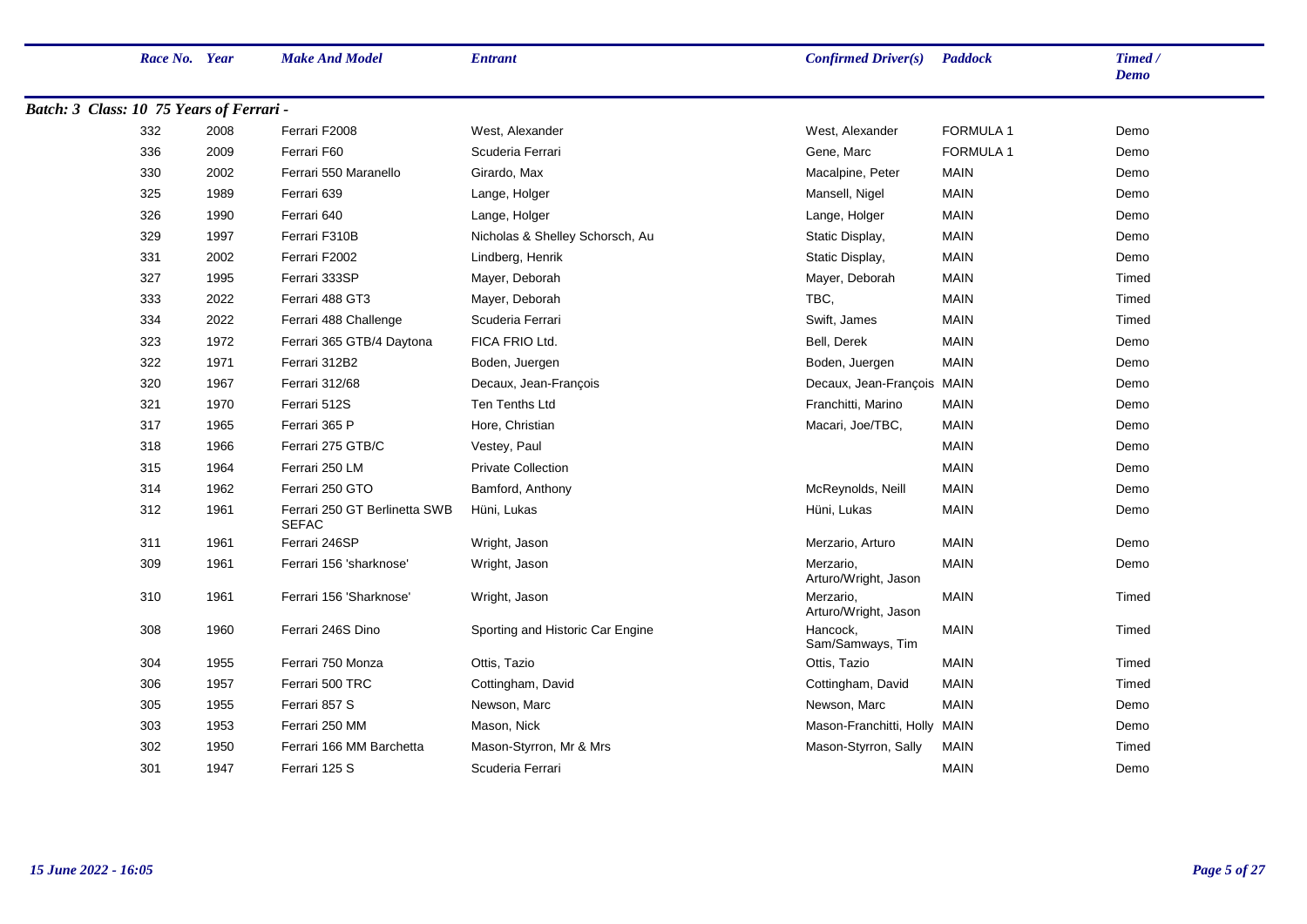|                                          | Race No. Year |         | <b>Make And Model</b>        | <b>Entrant</b>           | Confirmed Driver(s)                   | <b>Paddock</b> | Timed /<br>Demo |
|------------------------------------------|---------------|---------|------------------------------|--------------------------|---------------------------------------|----------------|-----------------|
| Batch: 3 Class: 11 40 Years of Group C - |               |         |                              |                          |                                       |                |                 |
|                                          | 354           | 1993    | Jaguar XJR12D                | Don Law Racing           | Law, Justin                           | Lower Main     | Timed           |
|                                          | 346           | 1985    | Jaguar XJR6                  | Pearman, Henry           | Static Display,                       | Lower Main     | Demo            |
|                                          | 351           | 1987    | Porsche 962                  | Pearman, Henry           | Pearman,<br>Henry/Pescarolo, Henri    | Lower Main     | Demo            |
|                                          | 350           | 1984    | Porsche 956B                 | Pearman, Henry           | Pearman,<br>Henry/Sumpter, Mark       | Lower Main     | Demo            |
|                                          | 341           | 1982    | Porsche 956                  | Lynn, Shaun              | Lynn, Shaun                           | Lower Main     | Demo            |
|                                          | 342           | 1982    | Porsche 956                  | Porsche Museum GOH       | Bell, Derek                           | Lower Main     | Demo            |
|                                          | 345           | 1984    | Lancia LC <sub>2</sub>       | Fondazione Gino Macaluso | Minassian,<br>Nicolas/Pirro, Emanuele | Lower Main     | Demo            |
|                                          | 340           | 1982    | Ford C100                    | The Birrane Family       | Beatty, lan                           | Lower Main     | Demo            |
|                                          | 344           | 1983/85 | <b>EMKA Aston Martin</b>     | Titford, Doug            | Titford, Doug                         | Lower Main     | Demo            |
|                                          | 343           | 1983    | <b>EMKA-Aston Martin C83</b> | Hope, Richard            | Hope, Richard                         | Lower Main     | Timed           |
|                                          | 349           | 1989    | Sauber-Mercedes C9           | Page, Geoff              | Brundle, Alex                         | Lower Main     | Demo            |
|                                          | 347           | 1987    | Sauber-Mercedes C8           | Lindberg, Henrik         | Knapton, Paul                         | Lower Main     | Demo            |
|                                          | 352           | 1991    | Nissan NPT-90 GTP            | Merriman, Dwight         | Bradley, Richard                      | Lower Main     | Demo            |
|                                          | 348           | 1987    | Sauber-Mercedes C9           | Mercedes-Benz Classic    | Static Display,                       | <b>MAIN</b>    | Demo            |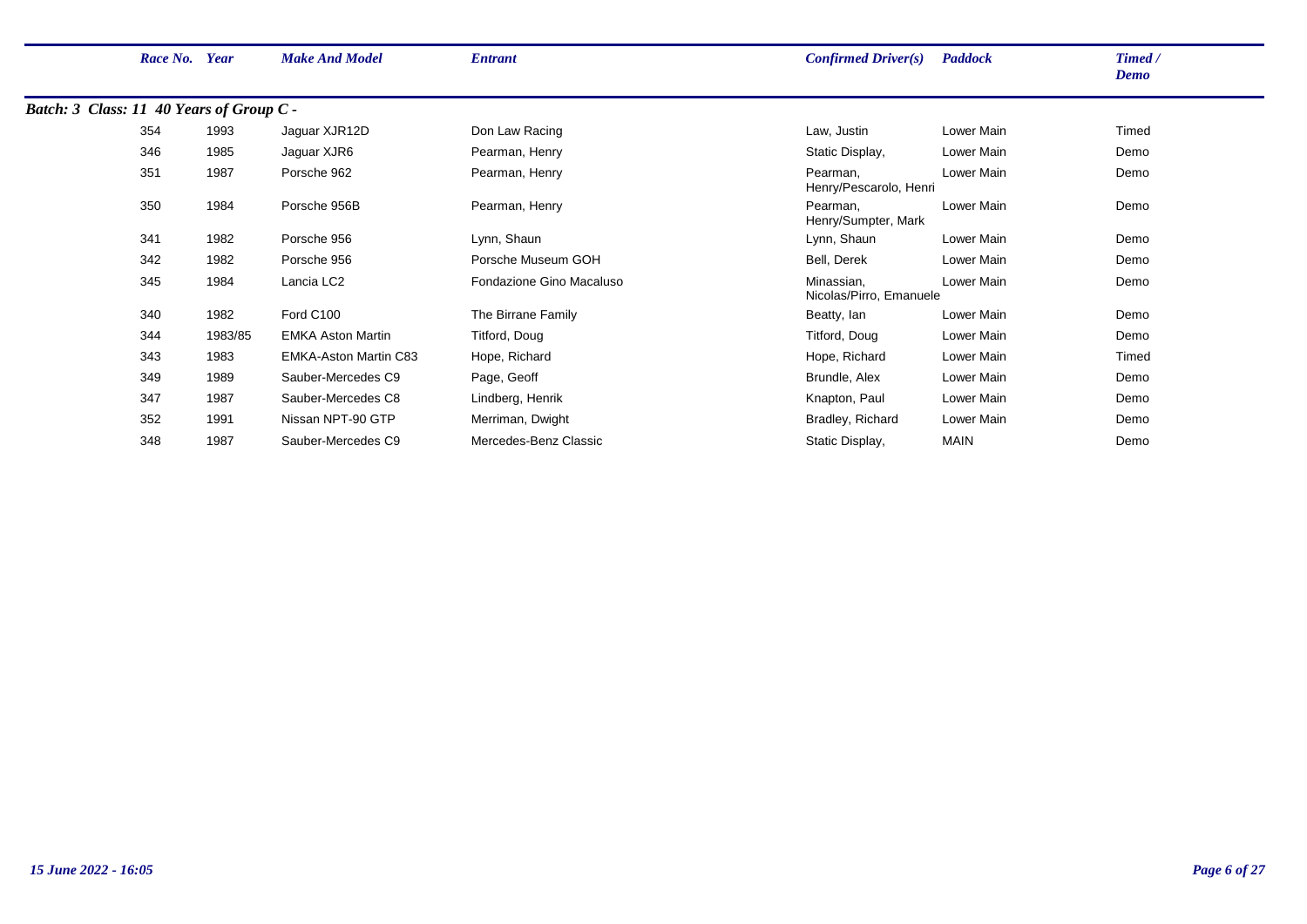|                                              | Race No. Year |      | <b>Make And Model</b>         | <b>Entrant</b>                   | Confirmed Driver(s)                   | <b>Paddock</b>   | Timed /<br><b>Demo</b> |
|----------------------------------------------|---------------|------|-------------------------------|----------------------------------|---------------------------------------|------------------|------------------------|
| Batch: 4 Class: 12 Grand Prix Greats -       |               |      |                               |                                  |                                       |                  |                        |
|                                              | 417           | 1990 | McLaren-Honda MP4/5B          | McLaren Racing Ltd               | Häkkinen, Mika/Pirro,<br>Emanuele     | <b>FORMULA 1</b> | Demo                   |
|                                              | 419           | 1992 | Williams-Renault FW14B        | Williams F1                      | Mansell, Nigel                        | <b>FORMULA 1</b> | Demo                   |
|                                              | 424           | 2010 | McLaren-Mercedes MP4/25       | Radcliffe, Mark                  | Radcliffe, Mark                       | <b>FORMULA 1</b> | Demo                   |
|                                              | 425           | 2012 | McLaren-Mercedes MP4/27       | McLaren Racing Ltd               | Static Display,                       | FORMULA 1        | <b>Static</b>          |
|                                              | 426           | 2021 | McLaren-Mercedes MCL35A       | McLaren Racing Ltd               | Static Display,                       | <b>FORMULA 1</b> | <b>Static</b>          |
|                                              | 401           | 1955 | Connaught B-type              | Lavant & Boxgrove Motor Club     | Milligan, Spike                       | Lower Main       | Demo                   |
|                                              | 407           | 1956 | Lancia-Ferrari D50A           | Bamford, Anthony                 | McReynolds, Neill                     | Lower Main       | Demo                   |
|                                              | 405           | 1962 | Porsche 804                   | Porsche Museum GOH               |                                       | Lower Main       | Demo                   |
|                                              | 402           | 1957 | Cooper-Climax T43             | Gray, Cliff                      | Helliwell, Chris                      | Lower Main       | Timed                  |
|                                              | 404           | 1962 | Lotus-Climax 25               | Fennell, Nick                    | Fennell, Nick                         | Lower Main       | Demo                   |
|                                              | 403           | 1961 | <b>BRM P578</b>               | <b>Collier Automotive Museum</b> | Hill, Damon                           | Lower Main       | Demo                   |
|                                              | 406           | 1966 | BRM P83                       | Boden, Juergen                   | Boden,<br>Juergen/Zweimüller,<br>Egon | Lower Main       | Demo                   |
|                                              | 408           | 1974 | Lotus 72/8                    | Pohlad, William                  |                                       | Lower Main       | Demo                   |
|                                              | 409           | 1978 | Shadow DN9                    | Allam, Ehab                      | Sergison, Ewen                        | Lower Main       | Timed                  |
|                                              | 410           | 1979 | Renault RS10                  | <b>Renault Classic</b>           | Arnoux, René                          | Lower Main       | Demo                   |
|                                              | 413           | 1981 | McLaren-Cosworth MP4/1        | Higson, Mark                     | Higson, Mark                          | Lower Main       | Timed                  |
|                                              | 423           | 1982 | Alfa Romeo 182                | Hope, Richard                    | Hope, Richard                         | Lower Main       | Demo                   |
|                                              | 414           | 1983 | Toleman TG183                 | Page, Geoff                      |                                       | Lower Main       | Demo                   |
|                                              | 415           | 1984 | Toleman-Hart TG183B           | Whitworth, Tim                   |                                       | Lower Main       | Demo                   |
|                                              | 428           | 1991 | Jordan 191                    | Bell, Ian                        | Bell, lan                             | Lower Main       | Demo                   |
|                                              | 418           | 1992 | Benetton-Ford B192            | THE FORCE                        | McLaughlin, Lorina                    | Lower Main       | Timed                  |
| <b>Batch: 4 Class: 14 Sparks of Genius -</b> |               |      |                               |                                  |                                       |                  |                        |
|                                              | 446           | 2022 | Mahindra Formula E Gen3       | Mahindra Racing                  | Heidfeld, Nick                        | FORMULA 1        | Timed                  |
|                                              | 442           | 2021 | H24 Green GT                  | Darracq, Stéphane                | Nato, Norman                          | <b>MAIN</b>      | Timed                  |
|                                              | 440           | 2019 | H24Racing LMPH2G              | H <sub>24</sub> Racing           | Fillon, Pierre/Richelmi,<br>Stephane  | MAIN             | Timed                  |
|                                              | 444           | 2022 | Extreme E Odyssey 21          | Genesys Andretti United          | Hansen,<br>Timmy/Munnings, Catie      | <b>MAIN</b>      | Timed                  |
|                                              | 445           | 2022 | Extreme E Odyssey 21          | Veloce Racing                    | GZ,<br>Christine/Woolridge,<br>Lance  | <b>MAIN</b>      | Timed                  |
|                                              | 447           | 2022 | McMurtry Automotive Spéirling | <b>McMurtry Automotive</b>       | Chilton, Max/Summers, MAIN<br>Alex    |                  | Timed                  |
|                                              | 441           | 2022 | First Corner FC1x             | Bennett, Oliver                  | Bennett, Oliver                       | <b>MAIN</b>      | Timed                  |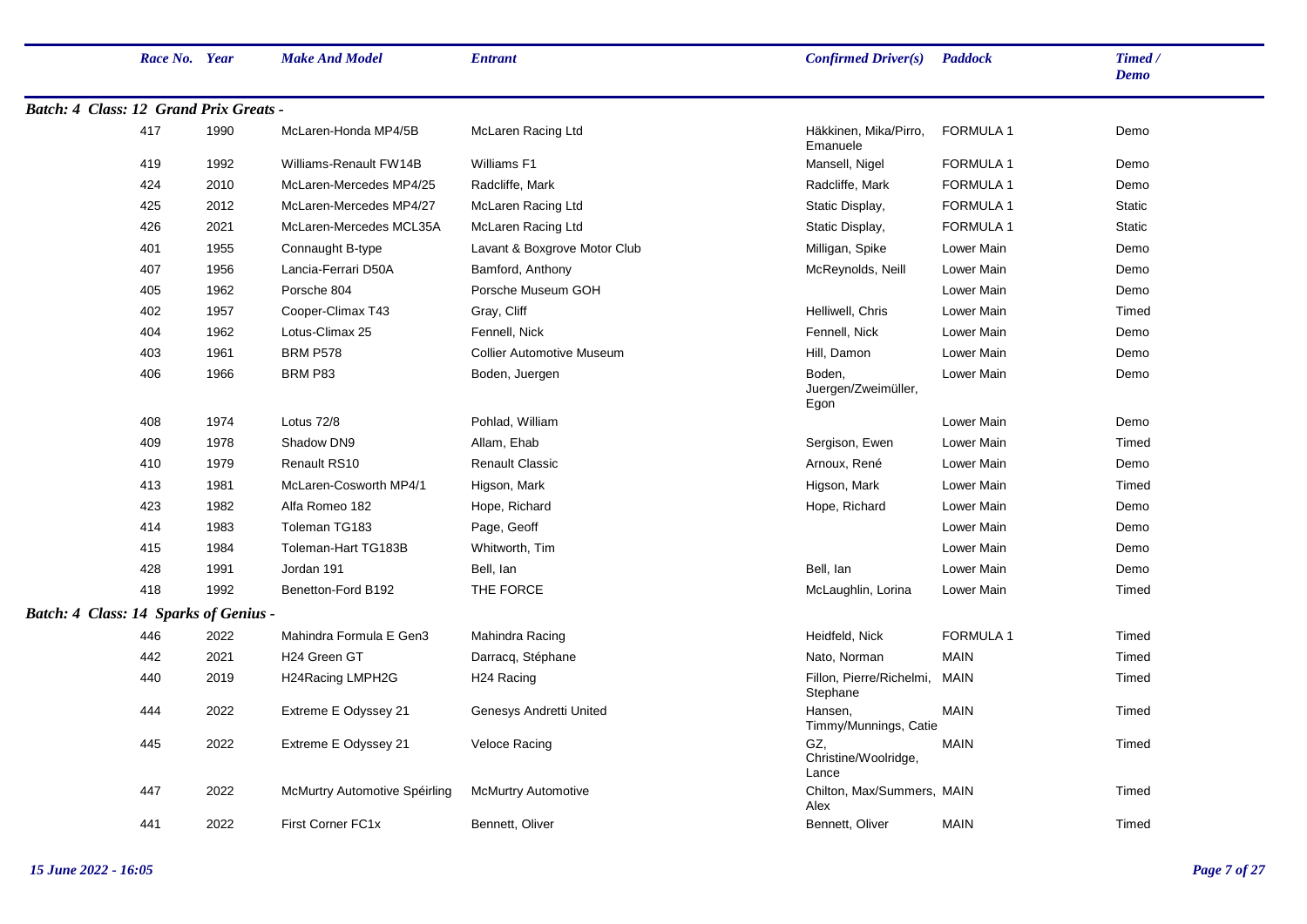| Race No. Year |      | <b>Make And Model</b>                            | <b>Entrant</b>                | Confirmed Driver(s)                               | <b>Paddock</b> | Timed /<br><b>Demo</b> |
|---------------|------|--------------------------------------------------|-------------------------------|---------------------------------------------------|----------------|------------------------|
|               |      | Batch: 4 Class: 15 Two-Wheel Grand Prix Heroes - |                               |                                                   |                |                        |
| 63            | 2021 | KTM RC16                                         | Parfitt, Toby                 | Pedrosa, Dani                                     | <b>MAIN</b>    | Demo                   |
| 52            | 1992 | Cagiva V592                                      | Simpkins, Dean                | Simpkins, Dean                                    | <b>MAIN</b>    | Demo                   |
| 58            | 2002 | Proton KRV3                                      | Wilson, Chris                 | Wilson, Chris                                     | <b>MAIN</b>    | Demo                   |
| 50            | 1981 | Suzuki XR35                                      | Everett, Nigel                | Everett, Nigel                                    | <b>MAIN</b>    | Demo                   |
| 51            | 1986 | Heron-Suzuki XR70 RV500                          | Girardot-Miglierina, Bernard  |                                                   | <b>MAIN</b>    | Demo                   |
| 57            | 2000 | Suzuki RGV500 XR80                               | Griffith, Steve               | Colombi, Nathan                                   | <b>MAIN</b>    | Demo                   |
| 47            | 1975 | Suzuki XR14 RG500                                | Riches, Chris                 | Parrish, Steve                                    | <b>MAIN</b>    | Demo                   |
| 49            | 1981 | Yamaha YZR500                                    | Riches, Chris                 | Riches, Chris                                     | <b>MAIN</b>    | Demo                   |
| 48            | 1978 | Yamaha YZR                                       | Armand, Gerald                | Armand,<br>Gerald/Roberts, Kenny                  | <b>MAIN</b>    | Demo                   |
| 55            | 1992 | Honda NSR 500                                    | Srdoc, Drazen                 | Doohan, Mick                                      | <b>MAIN</b>    | Demo                   |
| 54            | 1994 | Suzuki RGV500                                    | Suzuki Classic Race Team      | Schwantz, Kevin                                   | <b>MAIN</b>    | Demo                   |
| 56            | 1996 | Yamaha YZR500                                    | Caddick, Andy                 | Caddick,<br>Andy/Loughlin,<br>Mick/Roberts, Kenny | <b>MAIN</b>    | Demo                   |
| 53            | 1992 | Yamaha YZR500                                    | Rainey, Wayne                 | Rainey, Wayne                                     | <b>MAIN</b>    | Demo                   |
| 41            | 1949 | Norton Model 18 International                    | National Motorcycle Museum    | Wall, Wesley                                      | <b>MAIN</b>    | Demo                   |
| 40            | 1947 | AJS 'Porcupine'                                  | Sammy Miller Motorcycle Museu | Graham, Stuart                                    | <b>MAIN</b>    | Demo                   |
| 43            | 1954 | <b>BMW Rennsport</b>                             | Sammy Miller Motorcycle Museu | Miller, Sammy                                     | <b>MAIN</b>    | Demo                   |
| 44            | 1957 | Gilera 500 Quattro                               | Sammy Miller Motorcycle Museu | Miller, Sammy                                     | <b>MAIN</b>    | Demo                   |
| 45            | 1958 | MV Agusta 500                                    | Lange, Holger                 | Lange, Holger                                     | <b>MAIN</b>    | Demo                   |
| 46            | 1965 | MV Agusta 500                                    | Wright, Jason                 | Agostini, Giacomo                                 | <b>MAIN</b>    | Demo                   |
| 42            | 1957 | Gilera 500                                       | Lange, Holger                 | Lange, Holger                                     | <b>MAIN</b>    | Demo                   |
| 59            | 2005 | Ducati GP5                                       | Baxter, Barrie                |                                                   | <b>MAIN</b>    | Demo                   |
| 60            | 2006 | Ducati GP6 Desmosedici                           | Caddick, Andy                 | Caddick, Andy/Goverd, MAIN<br>Shaun               |                | Demo                   |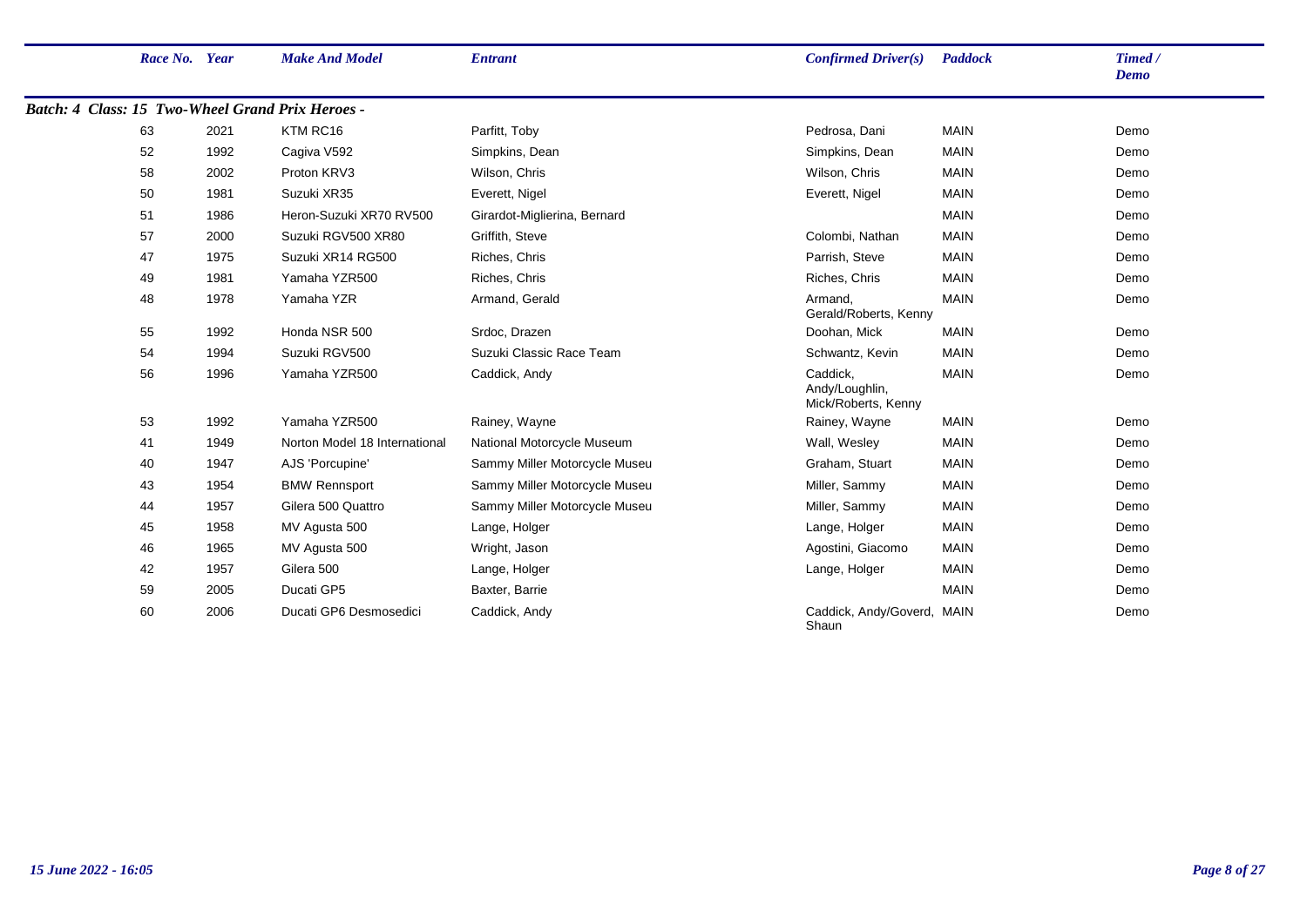| Race No. Year  |      | <b>Make And Model</b>                                   | <b>Entrant</b>                   | Confirmed Driver(s)                          | <b>Paddock</b> | Timed /<br><b>Demo</b> |
|----------------|------|---------------------------------------------------------|----------------------------------|----------------------------------------------|----------------|------------------------|
|                |      | Batch: 4 Class: 16 100 Years of the Ulster Grand Prix - |                                  |                                              |                |                        |
| 25             | 1999 | Honda RC45                                              | Steels, Barry                    | Steels, Barry                                | <b>MAIN</b>    | Demo                   |
| 29             | 2010 | Honda CBR1000RR                                         | Padgetts Racing                  |                                              | <b>MAIN</b>    | Demo                   |
| 24             | 1998 | Honda RC45                                              | Morris, Colin                    | Simpson, Ian                                 | <b>MAIN</b>    | Demo                   |
| 26             | 1999 | Honda RC45                                              | Steels, Barry                    | Steels, Barry                                | <b>MAIN</b>    | Demo                   |
| 21             | 1991 | Honda CBR600                                            | Harris, John/Isle of Man Motor M | Hancock, David/Steels, MAIN<br>Barry         |                | Demo                   |
| 23             | 1996 | Honda RVF RC45                                          | McCallen, Phillip                | McCallen, Phillip                            | <b>MAIN</b>    | Demo                   |
| 18             | 1984 | Suzuki XR41                                             | King, lan                        | King, lan                                    | <b>MAIN</b>    | Demo                   |
| 19             | 1986 | Suzuki GSXR750 TT F1<br>"Growler"                       | Lindsey, Des                     | Lindsey, Des                                 | <b>MAIN</b>    | Demo                   |
| 16             | 1981 | Ducati 600 TT2                                          | Rutter, Michael                  | Rutter, Michael                              | <b>MAIN</b>    | Demo                   |
| 17             | 1982 | <b>EMC Rotax</b>                                        | Law, Con                         | Law, Con                                     | <b>MAIN</b>    | Demo                   |
| 14             | 1979 | Honda RS1000                                            | Wilson, Chris                    | Wilson, Chris                                | <b>MAIN</b>    | Demo                   |
| 15             | 1980 | Maxton Yamaha TZ350                                     | Farrall, Mike                    | Farrall, Mike/Williams,<br>Charlie           | <b>MAIN</b>    | Demo                   |
| 12             | 1973 | Seeley G50                                              | Jones, Mike                      | Morris, Leon                                 | <b>MAIN</b>    | Demo                   |
| 13             | 1975 | Kawasaki KR750                                          | Everett, Nigel                   | Everett, Nigel                               | <b>MAIN</b>    | Demo                   |
| 9              | 1959 | Norton Manx 500                                         | Jones, Mike                      | Morris, Leon                                 | <b>MAIN</b>    | Demo                   |
| 10             | 1962 | AJS7R                                                   | McCosh, Michael                  | McCosh, Michael                              | <b>MAIN</b>    | Demo                   |
| 4              | 1934 | Rudge "Syndicate" TT Ulster                             | Farrall, Mike                    | Burns, Zach/Farrall,<br>Mike/Tinmouth, Jenny | <b>MAIN</b>    | Demo                   |
| 6              | 1939 | Velocette KTT                                           | Perez, Seb                       | Perez, Seb                                   | <b>MAIN</b>    | Demo                   |
| $\mathbf{1}$   | 1927 | Norton CS1                                              | Bain, Geoffrey                   | Bain, lan                                    | <b>MAIN</b>    | Demo                   |
| 3              | 1932 | Rudge TT Ulster                                         | Farrall, Mike                    | Farrall, Mike/Tinmouth, MAIN<br>Jenny        |                | Demo                   |
| 22             | 1992 | Yamaha YZR 500 ROC                                      | Meskell, Mike                    | Meskell, Mike                                | <b>MAIN</b>    | Demo                   |
| 27             | 2000 | Yamaha R1                                               | Glen, lan                        | Everest, Terry/Glen, Ian MAIN                |                | Demo                   |
| 28             | 2006 | Suzuki GSX-R1000                                        | Glen, lan                        | Everest, Terry/Glen, Ian MAIN                |                | Demo                   |
| 32             | 2021 | Kawasaki ZX10R                                          | Harrison, Dean                   |                                              | <b>MAIN</b>    | Demo                   |
| $\overline{c}$ | 1928 | <b>Scott Flying Squirrel</b>                            | Baxter, James                    |                                              | <b>MAIN</b>    | Demo                   |
| 30             | 2012 | Suzuki GSXR1000                                         | Wheatman, Steve                  | Martin, Guy                                  | <b>MAIN</b>    | Demo                   |
| 5              | 1938 | Vincent Series A HRD Racing<br>Twin                     | National Motorcycle Museum       | Cole, Henry                                  | <b>MAIN</b>    | Demo                   |
| 20             | 1990 | Norton JPS Works Rotary RCW                             | National Motorcycle Museum       | Hewing, James                                | <b>MAIN</b>    | Demo                   |
| $\overline{7}$ | 1949 | Triumph Grand Prix 500                                  | National Motorcycle Museum       | Millyard, Allen                              | <b>MAIN</b>    | Demo                   |
| 8              | 1951 | <b>BSA Alloy Earles</b>                                 | Sammy Miller Motorcycle Museu    | Cathcart. Alan                               | <b>MAIN</b>    | Demo                   |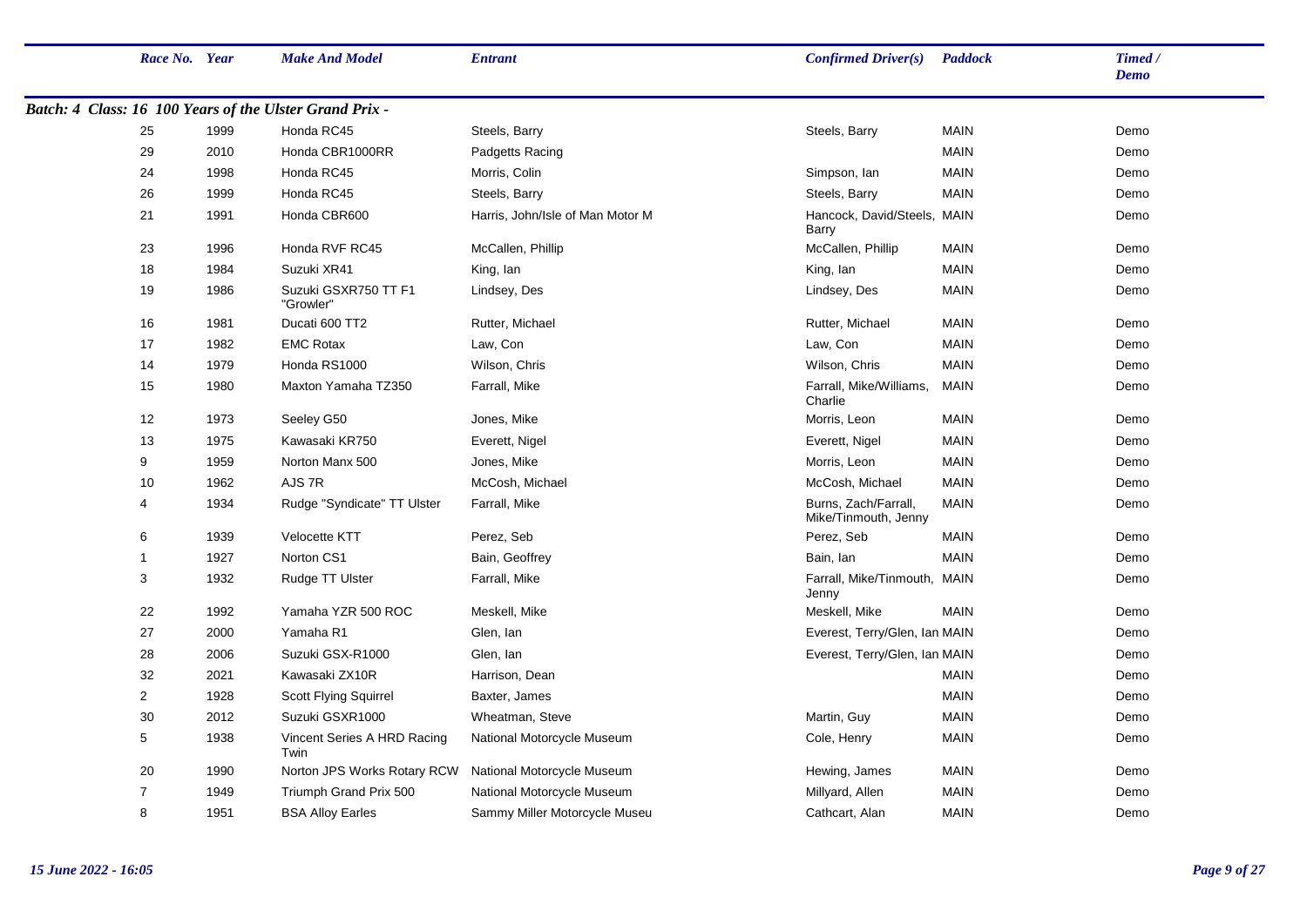|                                        | Race No. Year |      | <b>Make And Model</b>                                       | <b>Entrant</b>                | <b>Confirmed Driver(s)</b>            | <b>Paddock</b>    | Timed /<br>Demo |
|----------------------------------------|---------------|------|-------------------------------------------------------------|-------------------------------|---------------------------------------|-------------------|-----------------|
|                                        | 11            | 1972 | MV Agusta 750/4                                             | Sammy Miller Motorcycle Museu | Cathcart, Alan                        | <b>MAIN</b>       | Demo            |
|                                        |               |      | <b>Batch: 4 Class: 17 Contemporary Racing Motorcycles -</b> |                               |                                       |                   |                 |
|                                        | 64            | 2022 | BMW GAS Monkey garage by<br>FHO Racing BMW                  | <b>BMW Motorrad UK</b>        | Hickman, Peter                        | Lower Main        | Demo            |
|                                        | 62            | 2022 | BMW WSB M1000RR                                             | <b>BMW Motorrad UK</b>        | Redding, Scott                        | Lower Main        | Demo            |
|                                        | 74            | 2022 | KTM 450 Rally Factory                                       | Sunderland, Sam               | Sunderland, Sam                       | <b>MAIN</b>       | Demo            |
|                                        | 72            | 2022 | Yamaha YZF-R1                                               | Baxter, Barrie                |                                       | <b>MAIN</b>       | Demo            |
|                                        | 71            | 2019 | LCR-Honda 600                                               | Birchall, Ben                 | Birchall, Ben/Birchall,<br>Tom        | <b>MAIN</b>       | Demo            |
|                                        | 70            | 2008 | LCR-Kawasaki F2                                             | Costello, Maria               | Costello, Maria                       | <b>MAIN</b>       | Demo            |
| Batch: 5 Class: 18 50 Years of BMW M - |               |      |                                                             |                               |                                       |                   |                 |
|                                        | 515           | 1997 | McLaren F1 GTR Longtail                                     | Stafford, John                | Soper, Steve                          | Lower Main        | Demo            |
|                                        | 516           | 1999 | BMW V12 LMR                                                 | <b>BMW Group Classic</b>      | Flasch, Markus/Soper,<br><b>Steve</b> | Lower Main        | Demo            |
|                                        | 517           | 2014 | BMW Z4 GT3                                                  | <b>BMW Group Classic</b>      | Spengler, Bruno                       | Lower Main        | Demo            |
|                                        | 508           | 1983 | Brabham-BMW BT52                                            | <b>BMW Group Classic</b>      | Chandhok,<br>Karun/Piquet, Pedro      | Lower Main        | Demo            |
|                                        | 513           | 1978 | March-BMW 782                                               | William l'Anson               | Mitchell, Ben                         | <b>Lower Main</b> | Timed           |
|                                        | 189           | 2022 | <b>BMW M4 G82</b>                                           | Hounondji, Elias              | Hounondji, Elias                      | Lower Main        | Demo            |
|                                        | 188           | 2022 | <b>BMW M4 G82</b>                                           | Hounondji, Johannes           | Hounondji, Johannes                   | Lower Main        | Demo            |
|                                        | 511           | 1989 | BMW M3 Group A                                              | Rimmer, Mike                  | Rimmer, Mike                          | Lower Main        | Timed           |
|                                        | 512           | 1990 | <b>BMW M3 DTM</b>                                           | Chan, Andy                    | Chan, Andy                            | Lower Main        | Timed           |
|                                        | 505           | 1981 | Sauber BMW M1R                                              | Gattiker, Adrian              | Gattiker, Adrian                      | <b>Lower Main</b> | Demo            |
|                                        | 504           | 1979 | <b>BMW M1 Procar</b>                                        | Ditting, Nikolaus             | Ditting,<br>Nikolaus/Hancock, Sam     | Lower Main        | Timed           |
|                                        | 503           | 1978 | BMW E21 Group 5                                             | Qvick, Erik                   | Qvick, Erik                           | <b>Lower Main</b> | Demo            |
|                                        | 507           | 1983 | <b>BMW 635 CSI</b>                                          | <b>BMW Group Classic</b>      | von Bayern, Leopold                   | <b>Lower Main</b> | Demo            |
|                                        | 501           | 1975 | BMW 3.0 CSL 'Batmobile'                                     | Blakeney-Edwards, Patrick     | Blakeney-Edwards,<br>Patrick          | Lower Main        | Timed           |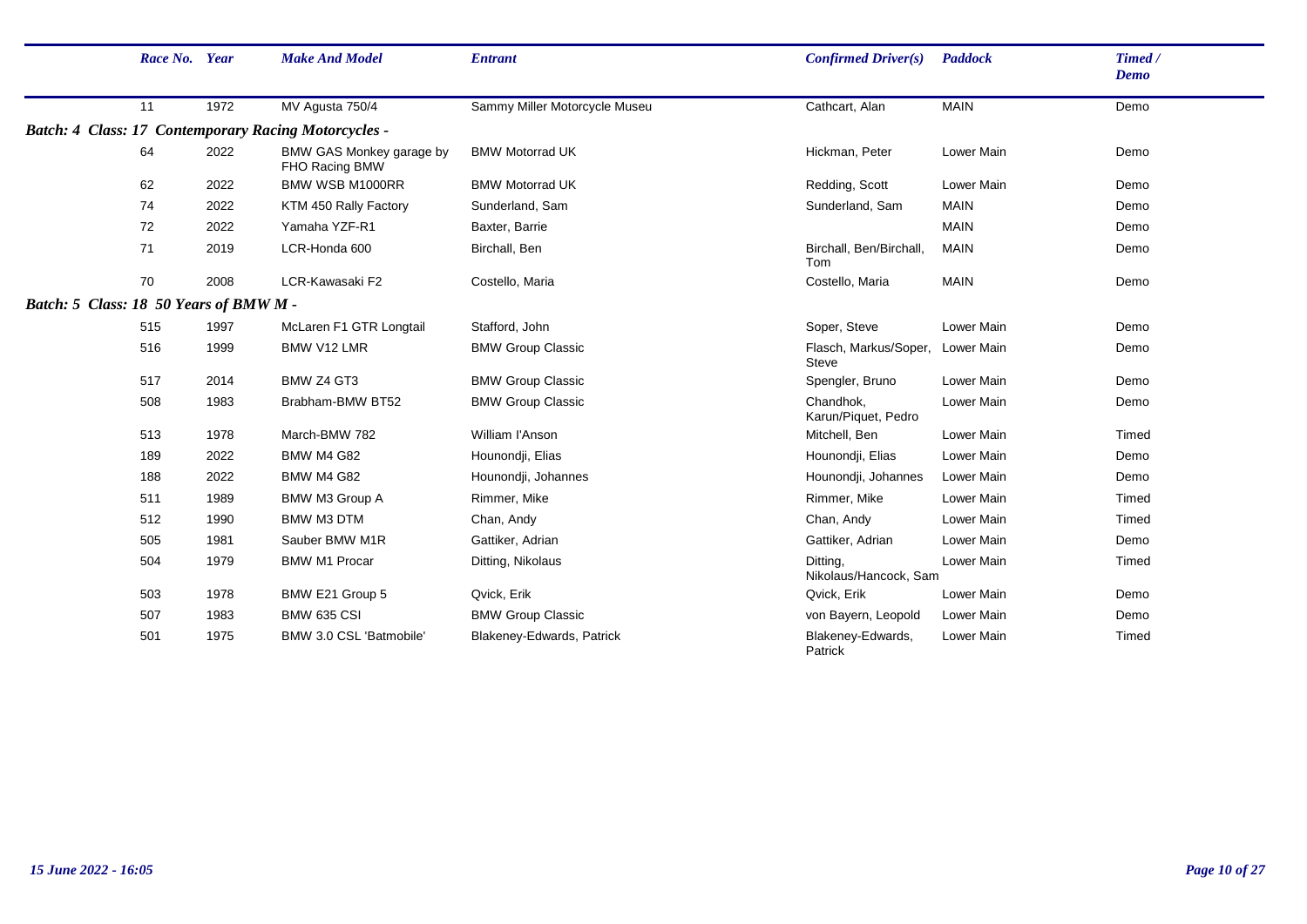|                                         | Race No. Year |      | <b>Make And Model</b>                                  | <b>Entrant</b>               | <b>Confirmed Driver(s)</b>             | Paddock          | Timed /<br><b>Demo</b> |
|-----------------------------------------|---------------|------|--------------------------------------------------------|------------------------------|----------------------------------------|------------------|------------------------|
| Batch: 5 Class: 19 Sports Racing Cars - |               |      |                                                        |                              |                                        |                  |                        |
|                                         | 533           | 2005 | Porsche RS Spyder                                      | Porsche Museum GOH           |                                        | Lower Main       | Demo                   |
|                                         | 529           | 1986 | Porsche 961                                            | Porsche Museum GOH           |                                        | Lower Main       | Demo                   |
|                                         | 526           | 1976 | Porsche 936                                            | FICA FRIO Ltd.               | Ickx, Jacky                            | Lower Main       | Demo                   |
|                                         | 522           | 1969 | Porsche 917K                                           | <b>National Motor Museum</b> | Finburgh, Nick                         | Lower Main       | Demo                   |
|                                         | 524           | 1973 | Porsche 917/30                                         | Harburg, Peter               | Harburg, Peter                         | Lower Main       | Demo                   |
|                                         | 523           | 1973 | McLaren-Chevrolet M8F                                  | Thwaites, Jamie              | Forward, Dean                          | Lower Main       | Timed                  |
|                                         | 528           | 1981 | Hepworth-Chevrolet GB1                                 | Hepworth, Stephen            | Hepworth, Stephen                      | Lower Main       | Timed                  |
|                                         | 521           | 1967 | Alfa Romeo Tipo 33 'Periscopica' Scuderia del Portello |                              | Cajani, Marco                          | Lower Main       | Demo                   |
|                                         | 535           | 1968 | Porsche 911 T/R                                        | Turner, James                | Jani, Neel                             | Lower Main       | Demo                   |
|                                         | 534           | 1990 | Jaguar XJR15                                           | Justin Law                   | Hahne, Armin                           | Lower Main       | Demo                   |
|                                         | 530           | 2021 | SCG 007 LMH                                            | Glickenhaus, James           |                                        | <b>MAIN</b>      | Demo                   |
|                                         | 531           | 2022 | Porsche 718 GT4 ePerformance                           | Porsche Museum GOH           |                                        | <b>MAIN</b>      | Timed                  |
|                                         | 520           | 1965 | Ford GT40                                              | Decaux, Jean-Francois        | Decaux, Jean-Francois MAIN             |                  | Timed                  |
| Batch: 5 Class: 20 Modern GTs -         |               |      |                                                        |                              |                                        |                  |                        |
|                                         | 540           | 1995 | McLaren F1 GTR                                         | McLaren Racing Ltd           | Häkkinen, Mika/Pirro,<br>Emanuele      | <b>FORMULA 1</b> | Demo                   |
|                                         | 546           | 2021 | McLaren 720 S                                          | Schmidt, Sam                 | Schmidt, Sam                           | Lower Main       | Demo                   |
|                                         | 541           | 2001 | Dodge Viper GTS-R                                      | Moulin, Florent              | Moulin,<br>Florent/Venables,<br>Jarrah | Lower Main       | Timed                  |
|                                         | 543           | 2010 | Porsche GT3 R Hybrid                                   | Porsche Museum GOH           |                                        | Lower Main       | Demo                   |
|                                         | 545           | 2021 | <b>Bentley Continental GT3 Pikes</b><br>Peak           | <b>Bentley Motors Ltd</b>    | Buncombe, Alex                         | Lower Main       | Timed                  |
|                                         | 550           | 2022 | Audi Audi R8 LMS GT3 evo II                            | Audi Sport                   |                                        | Lower Main       | Demo                   |
|                                         | 549           | 2022 | Porsche GT3 Cup                                        | Porsche Museum GOH           |                                        | <b>MAIN</b>      | Timed                  |
|                                         | 544           | 2018 | Porsche 911 RSR                                        | Glaesel, Christian           | Bernhard, Timo                         | <b>MAIN</b>      | Timed                  |
|                                         | 548           | 2022 | Mercedes AMG GT3                                       | Theeba Motorsport            | Juffali, Reema                         | <b>MAIN</b>      | Timed                  |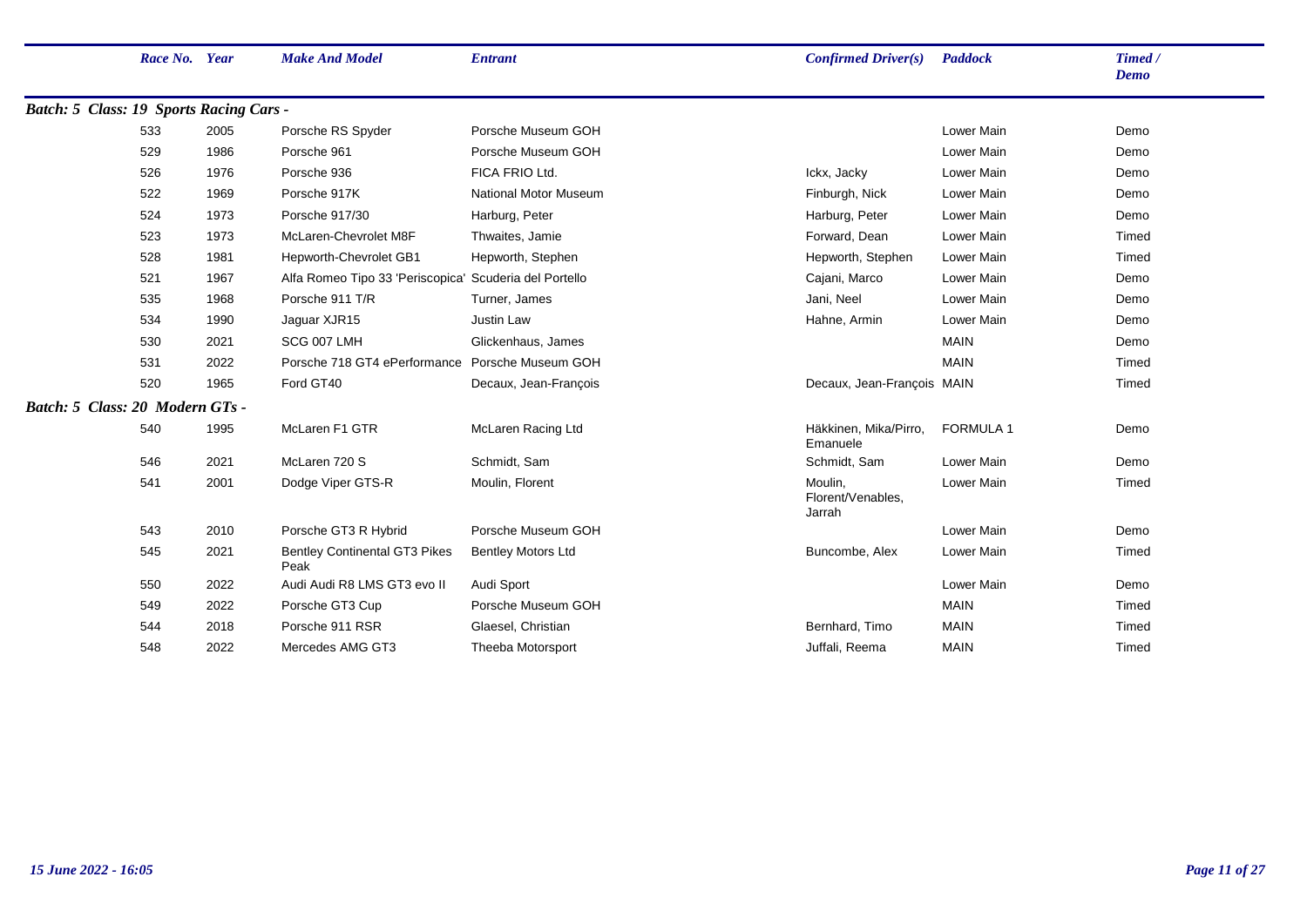| Race No. Year                      |      | <b>Make And Model</b>                       | <b>Entrant</b>                   | <b>Confirmed Driver(s)</b> Paddock | Timed /<br><b>Demo</b> |
|------------------------------------|------|---------------------------------------------|----------------------------------|------------------------------------|------------------------|
| Batch: 9 Class: 25 The Shoot-Out - |      |                                             |                                  |                                    |                        |
| 102                                | 1903 | Mercedes 60hp                               | Auto & Technik Museum Sinshei    |                                    | Timed                  |
| 105                                | 1909 | Benz 200HP "Blitzen Benz"                   | Auto & Technik Museum Sinshei    | Layher, Hermann                    | Timed                  |
| 106                                | 1911 | Fiat S76                                    | Pittaway, Duncan                 | Pittaway, Duncan                   | Timed                  |
| 107                                | 1914 | Sunbeam Tourist Trophy                      | Pellett, Nicholas                | Pellett, Nicholas                  | Timed                  |
| 108                                | 1920 | <b>Ballot 3ls</b>                           | Wingard, George                  | Wingard, George                    | Timed                  |
| 120                                | 1922 | Aston Martin Grand Prix 11hp<br>'Green Pea' | Murray, Robert                   | Murray, Robert                     | Timed                  |
| 122                                | 1923 | Delage DH V12                               | Sielecki, Carlos                 | Williams, Edward                   | Timed                  |
| 121                                | 1926 | <b>Bentley Supersport</b>                   | Sleep, Nick                      | Sleep, Nick                        | Timed                  |
| 125                                | 1931 | <b>Aston Martin Ulster</b>                  | Blakemore, Robert                | Blakemore, Robert                  | Timed                  |
| 124                                | 1932 | Alfa Romeo 8C 2600 Monza                    | Gans, Michael                    | Gans, Michael                      | Timed                  |
| 129                                | 1934 | Bugatti Type 59                             | Dutton, Tim                      | Dutton, Tim                        | Timed                  |
| 123                                | 1938 | Alfa Romeo 308C                             | Majzub, Julian                   | Majzub, Julian                     | Timed                  |
| 302                                | 1950 | Ferrari 166 MM Barchetta                    | Mason-Styrron, Mr & Mrs          | Mason-Styrron, Sally               | Timed                  |
| 304                                | 1955 | Ferrari 750 Monza                           | Ottis, Tazio                     | Ottis, Tazio                       | Timed                  |
| 142                                | 1955 | Lotus X                                     | Morley, Peter                    | Wilson, Sam                        | Timed                  |
| 402                                | 1957 | Cooper-Climax T43                           | Gray, Cliff                      | Helliwell, Chris                   | Timed                  |
| 306                                | 1957 | Ferrari 500 TRC                             | Cottingham, David                | Cottingham, David                  | Timed                  |
| 145                                | 1958 | Lister-Chevrolet 'Knobbly'                  | Owen, Geraint                    | Owen, Geraint                      | Timed                  |
| 308                                | 1960 | Ferrari 246S Dino                           | Sporting and Historic Car Engine | Samways, Tim                       | Timed                  |
| 8                                  | 1961 | Ferrari 156 'sharknose'                     | Wright, Jason                    | Wright, Jason                      | Timed                  |
| 147                                | 1961 | Porsche 356 Carrera GT                      | Mahmoud, Tarek                   | Turner, James                      | <b>Timed</b>           |
| 520                                | 1965 | Ford GT40                                   | Decaux, Jean-François            | Decaux, Jean-François              | <b>Timed</b>           |
| 148                                | 1965 | Lola-Chevrolet MK1                          | Thomann, Rudy                    | Thomann, Rudy                      | Timed                  |
| 161                                | 1972 | Ford Cologne Capri                          | Townshend, Roger                 |                                    | Timed                  |
| 523                                | 1973 | McLaren-Chevrolet M8F                       | Thwaites, Jamie                  | Thwaites, Jamie                    | Timed                  |
| 222                                | 1974 | Lancia Stratos                              | Alessandro Carrara               | Carrara, Alessandro                | Timed                  |
| 501                                | 1975 | BMW 3.0 CSL 'Batmobile'                     | <b>Blakeney-Edwards, Patrick</b> | Blakeney-Edwards,<br>James         | Timed                  |
| 513                                | 1978 | March-BMW 782                               | William l'Anson                  | Mitchell, Ben                      | Timed                  |
| 409                                | 1978 | Shadow DN9                                  | Allam, Ehab                      | Sergison, Ewen                     | Timed                  |
| 504                                | 1979 | <b>BMW M1 Procar</b>                        | Ditting, Nikolaus                | Hancock, Sam                       | Timed                  |
| 162                                | 1981 | Ford Zakspeed Capri                         | Wood, Ric                        | Wood, Ric                          | Timed                  |
| 528                                | 1981 | Hepworth-Chevrolet GB1                      | Hepworth, Stephen                | Hepworth, Stephen                  | Timed                  |
| 413                                | 1981 | McLaren-Cosworth MP4/1                      | Higson, Mark                     | Higson, Mark                       | Timed                  |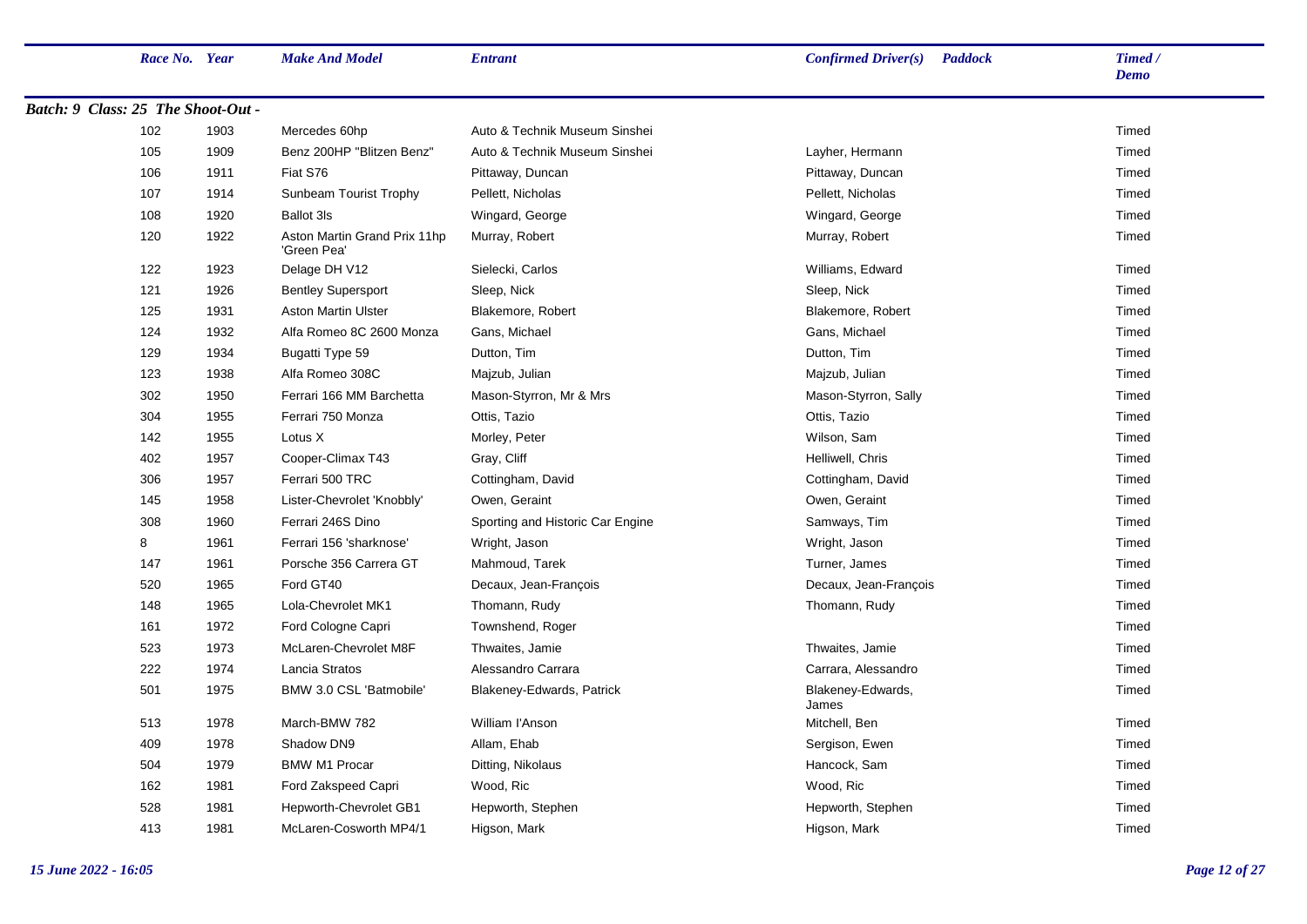| Race No. Year |      | <b>Make And Model</b>                        | <b>Entrant</b>             | Confirmed Driver(s)<br><b>Paddock</b> | Timed /<br><b>Demo</b> |
|---------------|------|----------------------------------------------|----------------------------|---------------------------------------|------------------------|
| 343           | 1983 | EMKA-Aston Martin C83                        | Hope, Richard              | Hope, Richard                         | Timed                  |
| 224           | 1983 | Lancia Rallye 037                            | Kedward, David             | Kedward, David                        | Timed                  |
| 225           | 1984 | Lancia 037 Evo 2                             | Whitehouse, Robert         | Whitehouse, Robert                    | Timed                  |
| 236           | 1986 | Peugeot 205 T16 E2                           | Garvey, Enda               | Garvey, Enda                          | Timed                  |
| 511           | 1989 | BMW M3 Group A                               | Rimmer, Mike               | Rimmer, Mike                          | Timed                  |
| 512           | 1990 | BMW M3 DTM                                   | Chan, Andy                 | Chan, Andy                            | Timed                  |
| 418           | 1992 | Benetton-Ford B192                           | THE FORCE                  | McLaughlin, Lorina                    | Timed                  |
| 166           | 1992 | Nissan Skyline GT-R R32<br>(CALSONIC)        | Wood, Ric                  | Middlehurst, Andy                     | Timed                  |
| 354           | 1993 | Jaguar XJR12D                                | Don Law Racing             | Law, Justin                           | Timed                  |
| 167           | 1995 | Audi A4 Quattro                              | Minshaw, Jon               | Minshaw, Jon                          | Timed                  |
| 327           | 1995 | Ferrari 333SP                                | Mayer, Deborah             | Mayer, Deborah                        | Timed                  |
| 169           | 1998 | Volvo S40                                    | Minshaw, Jason             | Minshaw, Jason                        | Timed                  |
| 170           | 1999 | Nissan Primera                               | Wheeler, Robert            | Reid, Anthony                         | Timed                  |
| 171           | 2000 | Ford Mondeo                                  | Powell, Alvin              | Powell, Alvin                         | Timed                  |
| 172           | 2000 | Honda Accord                                 | Whyte, Stewart             | Whyte, Stewart                        | Timed                  |
| 173           | 2000 | Vauxhall Vectra                              | Hughes, Jason              | Hughes, Jason                         | Timed                  |
| 541           | 2001 | Dodge Viper GTS-R                            | Moulin, Florent            | Moulin, Florent                       | Timed                  |
| 215           | 2005 | Ford Focus WRC                               | Perez, Steve               | Perez, Steve                          | Timed                  |
| 207           | 2009 | Ford Focus WRC                               | McCloskey, Connor          | McCloskey, Connor                     | Timed                  |
| 246           | 2016 | <b>Chevrolet Camaro</b>                      | Spencer, Will              | Spencer, Will                         | Timed                  |
| 544           | 2018 | Porsche 911 RSR                              | Glaesel, Christian         | Glaesel, Christian                    | Timed                  |
| 440           | 2019 | H24Racing LMPH2G                             | H <sub>24</sub> Racing     |                                       | Timed                  |
| 545           | 2021 | <b>Bentley Continental GT3 Pikes</b><br>Peak | <b>Bentley Motors Ltd</b>  | Buncombe, Alex                        | Timed                  |
| 175           | 2021 | Hyundai Veloster N TCR                       | Kent, Lewis                | Kent, Lewis                           | Timed                  |
| 550           | 2022 | Audi Audi R8 LMS GT3 evo II                  | Audi Sport                 | Tobbe, Hendrik                        | Timed                  |
| 444           | 2022 | Extreme E Odyssey 21                         | Genesys Andretti United    | Chadwick.<br>Jamie/Woolridge, Lance   | Timed                  |
| 445           | 2022 | Extreme E Odyssey 21                         | Veloce Racing              | Hansen,<br>Timmy/Munnings, Catie      | Timed                  |
| 334           | 2022 | Ferrari 488 Challenge                        | Scuderia Ferrari           | Swift, James                          | Timed                  |
| 333           | 2022 | Ferrari 488 GT3                              | Mayer, Deborah             |                                       | Timed                  |
| 441           | 2022 | First Corner FC1x                            | Bennett, Oliver            | Bennett, Oliver                       | Timed                  |
| 174           | 2022 | Ford Focus                                   | NAPA Racing UK             | Selby, Lewis                          | Timed                  |
| 446           | 2022 | Mahindra Formula E Gen3                      | Mahindra Racing            | Heidfeld, Nick                        | Timed                  |
| 447           | 2022 | McMurtry Automotive Spéirling                | <b>McMurtry Automotive</b> | Chilton, Max                          | Timed                  |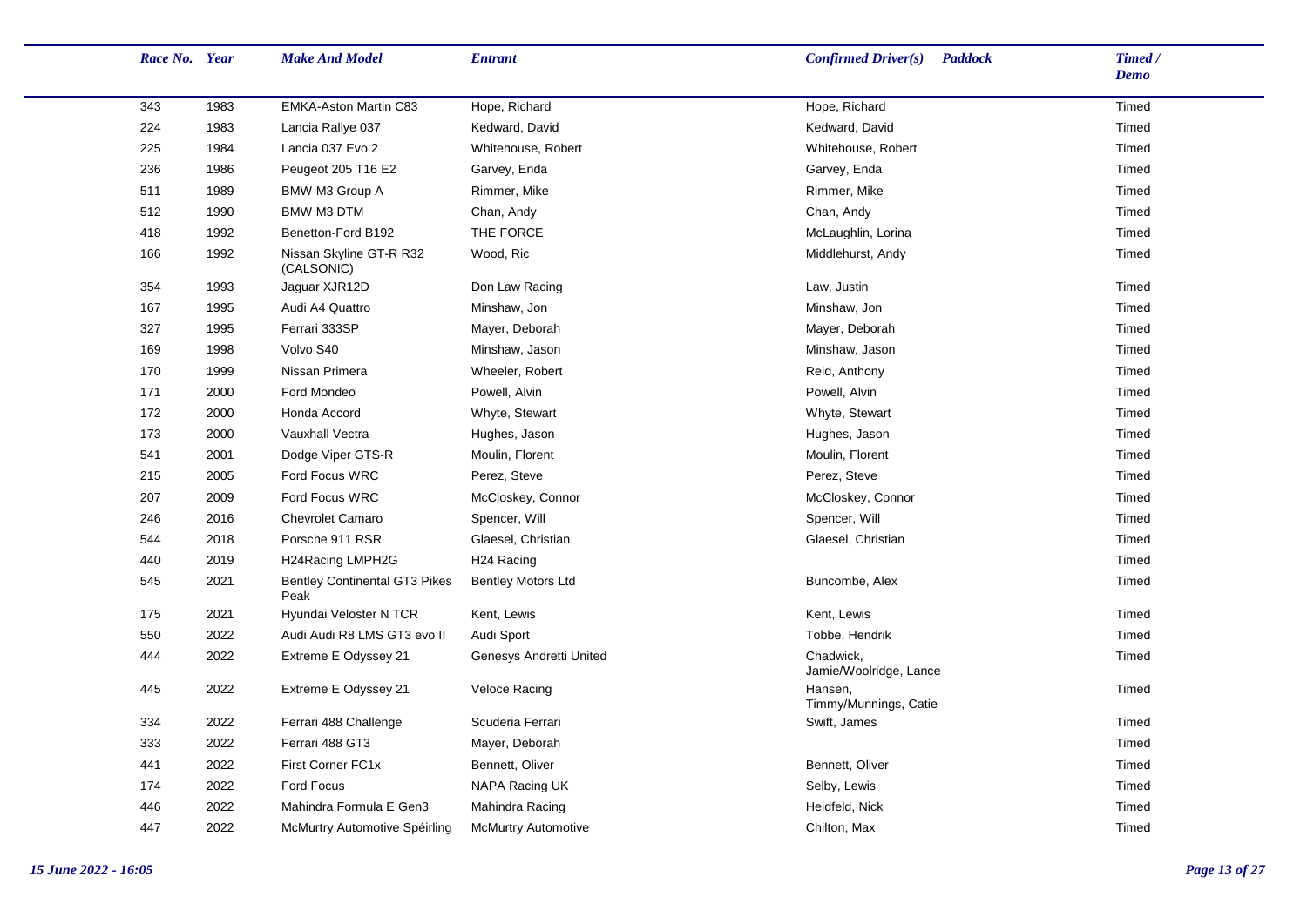| Race No. Year |      | <b>Make And Model</b>     | <b>Entrant</b>             | <b>Paddock</b><br>Confirmed Driver(s) | Timed /<br><b>Demo</b> |
|---------------|------|---------------------------|----------------------------|---------------------------------------|------------------------|
| 552           | 2022 | Mercedes AMG GT3          | Sky Tempesta               |                                       | Timed                  |
| 548           | 2022 | Mercedes AMG GT3          | Theeba Motorsport          | Juffali, Reema                        | Timed                  |
| 549           | 2022 | Porsche GT3 Cup           | Porsche Museum GOH         |                                       | Timed                  |
| 210           | 2022 | <b>Toyota Hilux DAKAR</b> | <b>Toyota Motor Europe</b> | Al- Attiya, Nasser                    | Timed                  |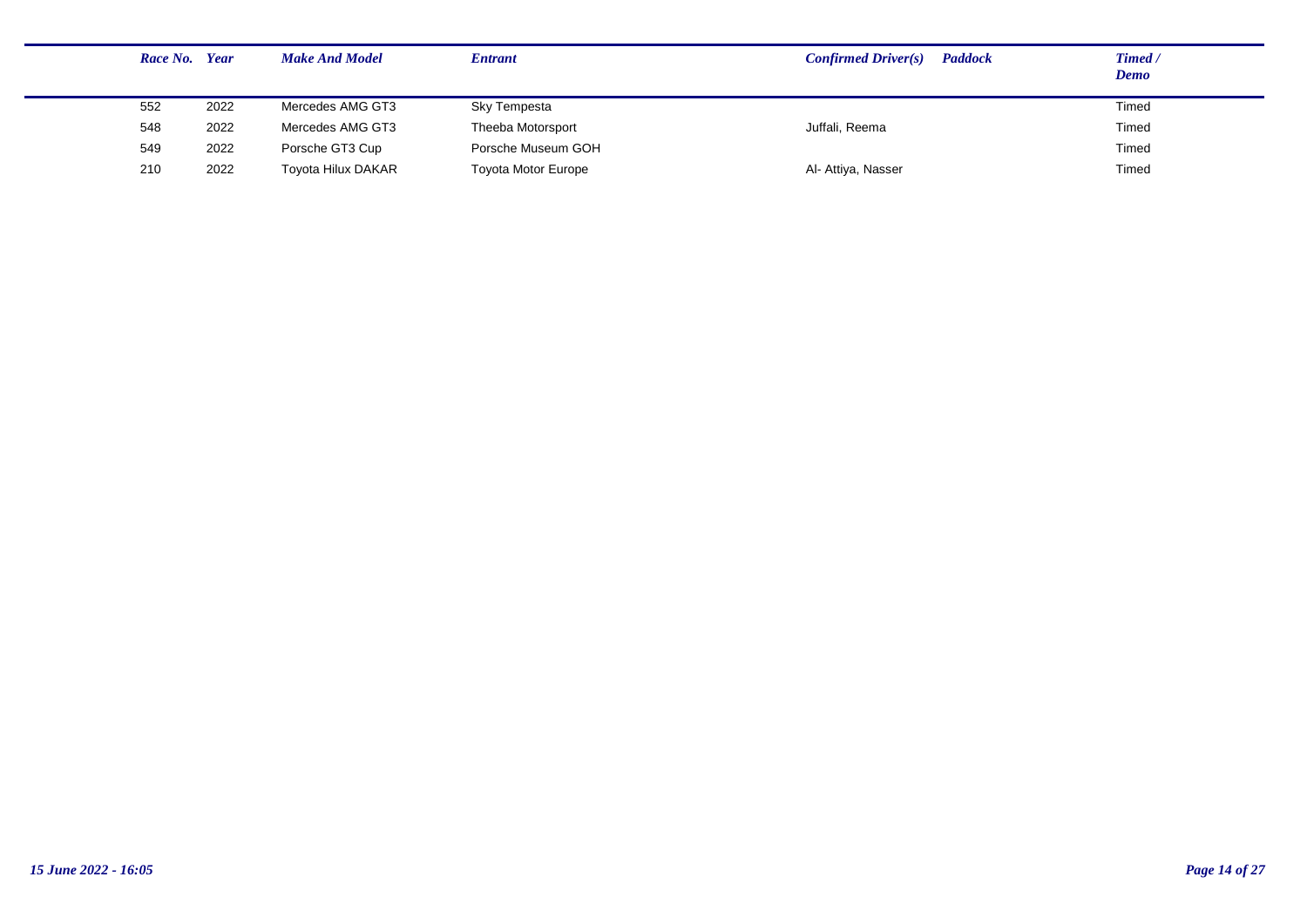|                                            | Race No. Year |      | <b>Make And Model</b>                                      | <b>Entrant</b>               | Confirmed Driver(s)                           | <b>Paddock</b>  | Timed /<br><b>Demo</b> |
|--------------------------------------------|---------------|------|------------------------------------------------------------|------------------------------|-----------------------------------------------|-----------------|------------------------|
| Batch: 6 Class: 30 Michelin Supercar Run - |               |      |                                                            |                              |                                               |                 |                        |
|                                            | 654           | 1990 | Porsche 911 Reimagined by<br>Singer                        | Singer Vehicle Design        |                                               | <b>SUPERCAR</b> |                        |
|                                            | 655           | 1990 | Singer 911 Reimagined by<br>Singer - DLS                   | Singer Vehicle Design        |                                               | <b>SUPERCAR</b> |                        |
|                                            | 610           | 2010 | Bugatti Veyron 16.4 Super Sport Bugatti Automobiles S.A.S. |                              |                                               | <b>SUPERCAR</b> |                        |
|                                            | 619           | 2012 | Ferrari 599XX Evo                                          | Ferrari North Europe Ltd     |                                               | <b>SUPERCAR</b> |                        |
|                                            | 611           | 2014 | Bugatti Veyron 16.4 Super Sport                            | Bugatti Automobiles S.A.S.   |                                               | <b>SUPERCAR</b> |                        |
|                                            | 620           | 2015 | Ferrari FXX K Evo                                          | Ferrari North Europe Ltd     |                                               | <b>SUPERCAR</b> |                        |
|                                            | 641           | 2015 | McLaren P1 GTR-18                                          | Lanzante Ltd                 |                                               | <b>SUPERCAR</b> |                        |
|                                            | 640           | 2017 | McLaren P1                                                 | McLaren Automotive Ltd       |                                               | <b>SUPERCAR</b> |                        |
|                                            | 614           | 2018 | Ferrari SP38                                               | Mayer, Deborah               |                                               | <b>SUPERCAR</b> |                        |
|                                            | 609           | 2019 | Bugatti Chiron Super Sport 300                             | Bugatti Automobiles S.A.S.   |                                               | <b>SUPERCAR</b> |                        |
|                                            | 626           | 2019 | Hispano Suiza Carmen                                       | Hispano Suiza                | Perez-Sala, Luis                              | <b>SUPERCAR</b> |                        |
|                                            | 642           | 2019 | McLaren Speedtail                                          | McLaren Automotive Ltd       |                                               | <b>SUPERCAR</b> |                        |
|                                            | 625           | 2020 | Hennessey Venom F5                                         | <b>Hennessey Performance</b> |                                               | <b>SUPERCAR</b> |                        |
|                                            | 628           | 2020 | Kalmar Automotive RS-R                                     | Kalmar Automotive            |                                               | <b>SUPERCAR</b> |                        |
|                                            | 612           | 2021 | Czinger 21C                                                | Czinger                      |                                               | <b>SUPERCAR</b> |                        |
|                                            | 624           | 2021 | Gordon Murray Automotive T.50                              | Gordon Murray Design Ltd     | Franchitti, Dario                             | <b>SUPERCAR</b> |                        |
|                                            | 637           | 2021 | McLaren 720S Coupe                                         | McLaren Automotive Ltd       |                                               | <b>SUPERCAR</b> |                        |
|                                            | 638           | 2021 | McLaren 765 LT Spider                                      | McLaren Automotive Ltd       |                                               | <b>SUPERCAR</b> |                        |
|                                            | 639           | 2021 | McLaren Artura                                             | McLaren Automotive Ltd       |                                               | <b>SUPERCAR</b> |                        |
|                                            | 648           | 2021 | Porsche 911 GT3                                            | Porsche Cars GB              |                                               | <b>SUPERCAR</b> |                        |
|                                            | 652           | 2021 | <b>Rimac Nevera</b>                                        | Rimac Automobili             | Zrnčević, Miroslav                            | <b>SUPERCAR</b> |                        |
|                                            | 601           | 2022 | <b>Aston Martin DB11</b>                                   | Aston Martin Lagonda Ltd     | Goode, David/Seyfried, SUPERCAR<br><b>Ben</b> |                 |                        |
|                                            | 602           | 2022 | <b>Aston Martin DBS</b>                                    | Aston Martin Lagonda Ltd     | Dickinson, Simon                              | <b>SUPERCAR</b> |                        |
|                                            | 607           | 2022 | Aston Martin Vantage F1 Edition Aston Martin Lagonda Ltd   |                              | Goode, David                                  | <b>SUPERCAR</b> |                        |
|                                            | 615           | 2022 | Delage D12                                                 | Delage                       |                                               | <b>SUPERCAR</b> |                        |
|                                            | 659           | 2022 | Eadon Green Zeclat                                         | Eadon Green                  |                                               |                 |                        |
|                                            | 616           | 2022 | Ferrari 296 GTB                                            | Ferrari North Europe Ltd     |                                               | <b>SUPERCAR</b> |                        |
|                                            | 617           | 2022 | Ferrari 812 Competizione                                   | Ferrari North Europe Ltd     |                                               | <b>SUPERCAR</b> |                        |
|                                            | 618           | 2022 | Ferrari Daytona SP3                                        | Ferrari North Europe Ltd     |                                               | <b>SUPERCAR</b> |                        |
|                                            | 622           | 2022 | Ferrari Roma                                               | Ferrari North Europe Ltd     |                                               | <b>SUPERCAR</b> |                        |
|                                            | 623           | 2022 | Ferrari SF90 Spider                                        | Ferrari North Europe Ltd     |                                               | <b>SUPERCAR</b> |                        |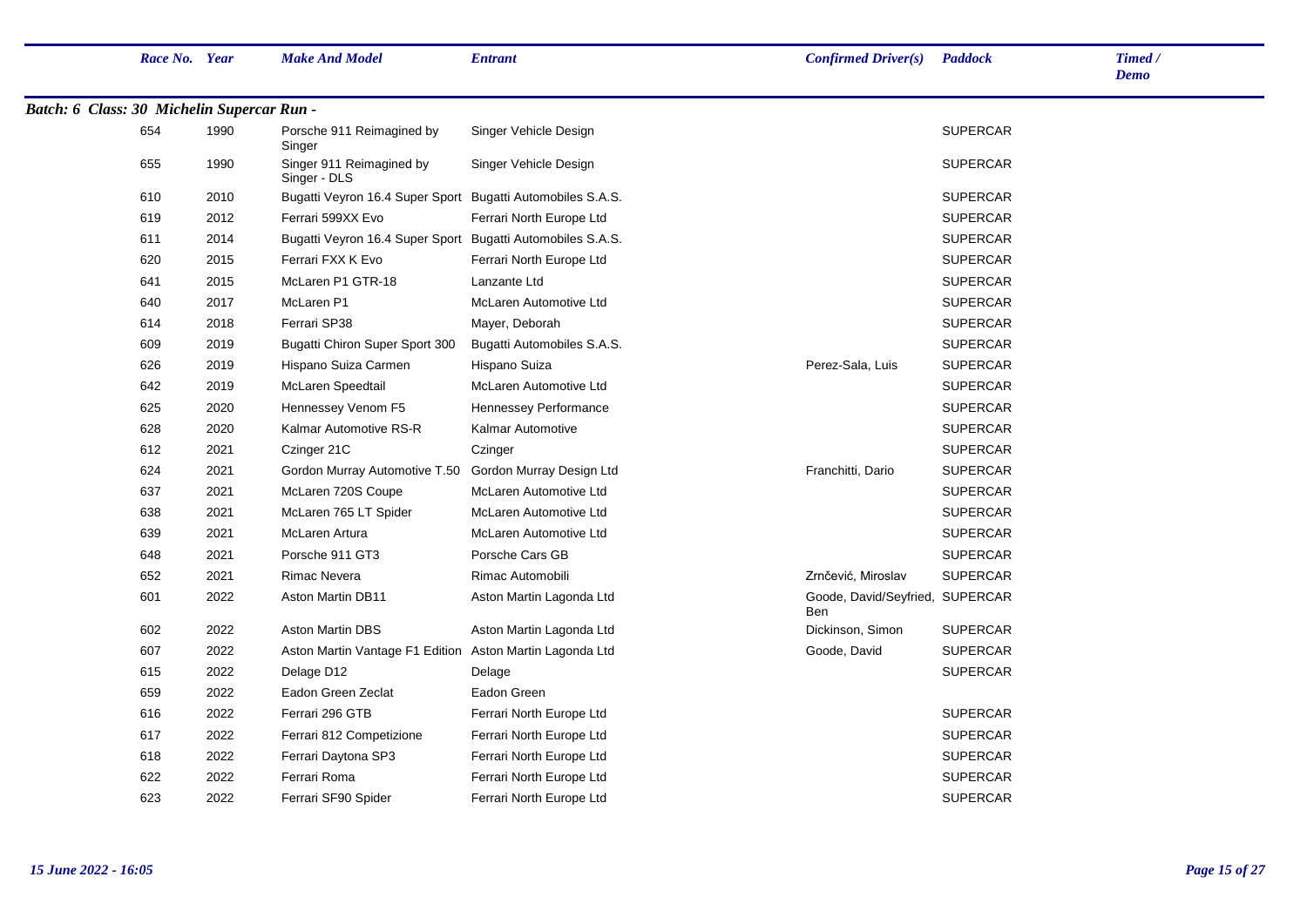| Race No. Year |      | <b>Make And Model</b>                                                  | <b>Entrant</b>               | <b>Confirmed Driver(s)</b>              | Paddock         | Timed /<br><b>Demo</b> |
|---------------|------|------------------------------------------------------------------------|------------------------------|-----------------------------------------|-----------------|------------------------|
| 627           | 2022 | Jaguar F-TYPE R                                                        | Jaguar Land Rover            | Mould, Andrew/Restell, SUPERCAR<br>Ross |                 |                        |
| 629           | 2022 | Koenigsegg Gemera GT                                                   | Super Vettura Sunningdale    |                                         | <b>SUPERCAR</b> |                        |
| 630           | 2022 | Koenigsegg Jesko                                                       | Super Vettura Sunningdale    |                                         | <b>SUPERCAR</b> |                        |
| 631           | 2022 | Koenigsegg Jesko Edition                                               | Super Vettura Sunningdale    |                                         | <b>SUPERCAR</b> |                        |
| 633           | 2022 | Lamborghini Aventador LP 780-4 Automobili Lamborghini S.p.A<br>Ultimae |                              |                                         | <b>SUPERCAR</b> |                        |
| 698           | 2022 | Lamborghini Huracàn EVO                                                | Automobili Lamborghini S.p.A |                                         |                 |                        |
| 632           | 2022 | Lamborghini Huracán STO                                                | Automobili Lamborghini S.p.A |                                         | <b>SUPERCAR</b> |                        |
| 634           | 2022 | Lotus Evija                                                            | Lotus Cars Ltd               |                                         | <b>SUPERCAR</b> |                        |
| 635           | 2022 | Maserati MC20                                                          | Maserati GB Ltd              |                                         | <b>SUPERCAR</b> |                        |
| 636           | 2022 | Maserati MC20 Cielo                                                    | Maserati GB Ltd              |                                         | <b>SUPERCAR</b> |                        |
| 643           | 2022 | Mercedes-AMG GT Track Series Mercedes-AMG GmbH                         |                              |                                         | <b>SUPERCAR</b> |                        |
| 644           | 2022 | Mercedes-AMG ONE                                                       | Mercedes-AMG GmbH            |                                         | <b>SUPERCAR</b> |                        |
| 646           | 2022 | Pagani Huayra R                                                        | Pagani Automobili S.p.A.     | Falconer,<br>Francis/Radcliffe, Mark    | <b>SUPERCAR</b> |                        |
| 650           | 2022 | Porsche 718 GT4 RS                                                     | Porsche Cars GB              |                                         | <b>SUPERCAR</b> |                        |
| 647           | 2022 | Porsche 911 GT2 RS MR                                                  | Porsche Cars GB              |                                         | <b>SUPERCAR</b> |                        |
| 649           | 2022 | Porsche 930 TAG Turbo                                                  | Lanzante Ltd                 |                                         | <b>SUPERCAR</b> |                        |
| 651           | 2022 | Radford Lotus Type 62/2                                                | Radford                      |                                         | <b>SUPERCAR</b> |                        |
| 653           | 2022 | Rolls-Royce Wraith Black Badge Rolls-Royce Motor Cars Ltd              |                              |                                         | <b>SUPERCAR</b> |                        |
| 698           | 2022 | Subaru Impreza P25                                                     | Prodrive Ltd                 |                                         |                 |                        |
| 657           | 2022 | Zenvo TSR-S                                                            | Zenvo Automotive             | Solera, Alberto                         | <b>SUPERCAR</b> |                        |
|               |      |                                                                        |                              |                                         |                 |                        |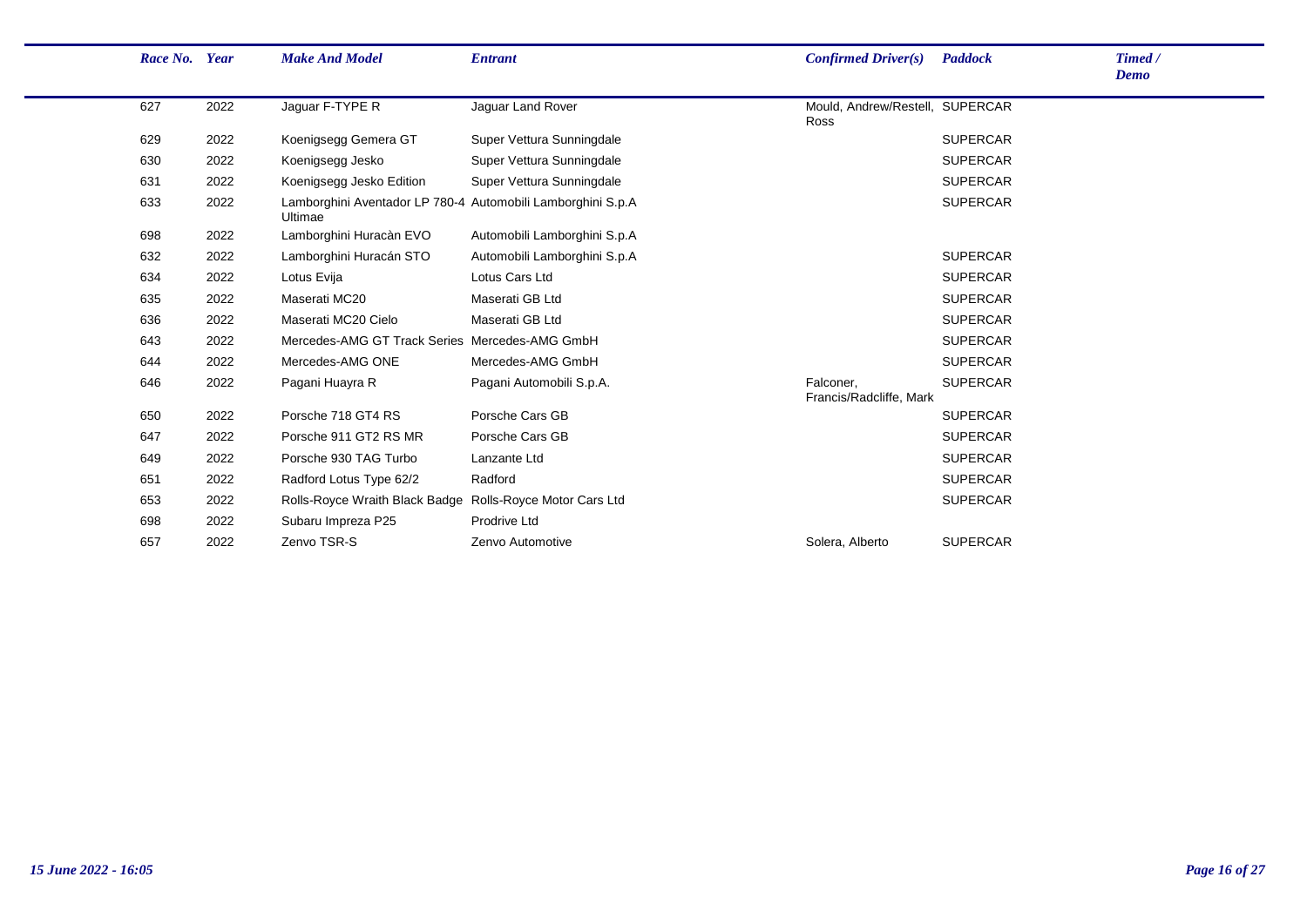|                                   | Race No. Year |      | <b>Make And Model</b>                         | <b>Entrant</b>             | <b>Confirmed Driver(s)</b> Paddock   |                     | Timed /<br><b>Demo</b> |
|-----------------------------------|---------------|------|-----------------------------------------------|----------------------------|--------------------------------------|---------------------|------------------------|
| Batch: 6 Class: 35 First Glance - |               |      |                                               |                            |                                      |                     |                        |
|                                   | 680           | 2021 | Lucid Air                                     | <b>Lucid Motors</b>        |                                      | <b>FIRST GLANCE</b> |                        |
|                                   | 660           | 2022 | Alfa Romeo Tonale                             | Alfa Romeo UK              |                                      | <b>FIRST GLANCE</b> |                        |
|                                   | 661           | 2022 | Aston Martin DBX 707                          | Aston Martin Lagonda Ltd   | Foster,<br>Neville/Hardisty, David   | <b>FIRST GLANCE</b> |                        |
|                                   | 663           | 2022 | <b>Bentley Continental GT S</b>               | <b>Bentley Motors Ltd</b>  | Williams, Paul                       | <b>FIRST GLANCE</b> |                        |
|                                   | 662           | 2022 | <b>Bentley Continental GTS</b><br>Convertible | <b>Bentley Motors Ltd</b>  |                                      | <b>FIRST GLANCE</b> |                        |
|                                   | 664           | 2022 | Bentley Flying Spur V8 S                      | <b>Bentley Motors Ltd</b>  | Unsworth, Andrew                     | <b>FIRST GLANCE</b> |                        |
|                                   | 665           | 2022 | <b>BMW Alpina B4</b>                          | <b>Sytner Group</b>        |                                      | <b>FIRST GLANCE</b> |                        |
|                                   | 667           | 2022 | <b>BMW M4 CSL</b>                             | <b>BMW UK Ltd</b>          |                                      | <b>FIRST GLANCE</b> |                        |
|                                   | 668           | 2022 | Charge Mustang                                |                            |                                      | <b>FIRST GLANCE</b> |                        |
|                                   | 669           | 2022 | Electra Meccanica Solo                        | Electra Meccanica          |                                      | <b>FIRST GLANCE</b> |                        |
|                                   | 670           | 2022 | Ford Ranger Raptor                            | Ford Motor Company Ltd     |                                      | <b>FIRST GLANCE</b> |                        |
|                                   | 671           | 2022 | Ford Very Gay Raptor                          | Ford Motor Company Ltd     |                                      | <b>FIRST GLANCE</b> |                        |
|                                   | 672           | 2022 | Genesis G80 E                                 | Genesis Motor, LLC         |                                      | <b>FIRST GLANCE</b> |                        |
|                                   | 673           | 2022 | Genesis GV60                                  | Genesis Motor, LLC         |                                      | <b>FIRST GLANCE</b> |                        |
|                                   | 674           | 2022 | Genesis GV70 E                                | Genesis Motor, LLC         |                                      | <b>FIRST GLANCE</b> |                        |
|                                   | 675           | 2022 | Jaguar F-PACE 1988 Edition                    | Jaguar Land Rover          |                                      | <b>FIRST GLANCE</b> |                        |
|                                   | 676           | 2022 | Kia EV6 GT                                    | Kia UK                     | Gill, Rob/Paveley, Jade FIRST GLANCE |                     |                        |
|                                   | 677           | 2022 | Land Rover Defender 130                       | Jaguar Land Rover          | Shamshiri, Navid                     | <b>FIRST GLANCE</b> |                        |
|                                   | 679           | 2022 | Lotus Emira V6                                | Lotus Cars Ltd             |                                      | <b>FIRST GLANCE</b> |                        |
|                                   | 682           | 2022 | Mercedes-AMG GT63 S E<br>Performance          | Mercedes-AMG GmbH          |                                      | <b>FIRST GLANCE</b> |                        |
|                                   | 683           | 2022 | Mercedes-Benz SL43                            | Mercedes-Benz UK Ltd       |                                      | <b>FIRST GLANCE</b> |                        |
|                                   | 687           | 2022 | Porsche 911 Sport Classic                     | Porsche Cars GB            |                                      | <b>FIRST GLANCE</b> |                        |
|                                   | 688           | 2022 | Porsche Taycan GTS Sport<br>Turismo           | Porsche Cars GB            |                                      | <b>FIRST GLANCE</b> |                        |
|                                   | 689           | 2022 | Range Rover                                   | Jaguar Land Rover          | Burford, Robert                      | <b>FIRST GLANCE</b> |                        |
|                                   | 690           | 2022 | Range Rover Sport                             | Jaguar Land Rover          | Moss, Graham                         | <b>FIRST GLANCE</b> |                        |
|                                   | 691           | 2022 | Rivian R1T                                    | Rivian                     | Bartle-Jones, William                | <b>FIRST GLANCE</b> |                        |
|                                   | 692           | 2022 | Rolls-Royce Ghost BB                          | Rolls-Royce Motor Cars Ltd |                                      | <b>FIRST GLANCE</b> |                        |
|                                   | 693           | 2022 | Toyota GR Supra                               | <b>Toyota Motor Europe</b> | Seymour, Richard                     | <b>FIRST GLANCE</b> |                        |
|                                   | 694           | 2022 | Toyota GR Yaris                               | Toyota Motor Europe        |                                      | <b>FIRST GLANCE</b> |                        |
|                                   | 695           | 2022 | Toyota GR86                                   | <b>Toyota Motor Europe</b> |                                      | <b>FIRST GLANCE</b> |                        |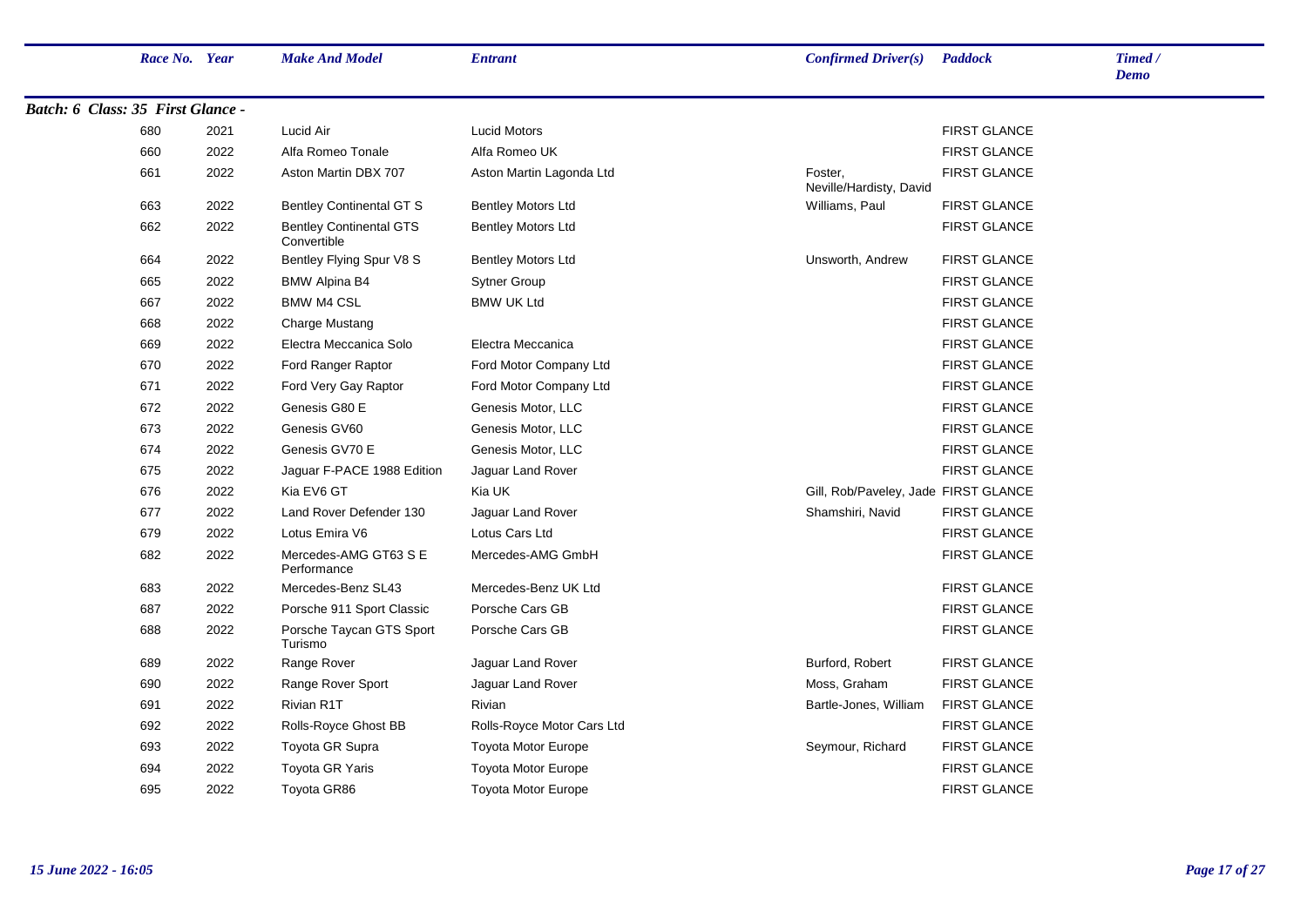|                                      | Race No. Year |      | <b>Make And Model</b>    | <b>Entrant</b>          | <b>Confirmed Driver(s)</b> Paddock |              | Timed /<br><b>Demo</b> |
|--------------------------------------|---------------|------|--------------------------|-------------------------|------------------------------------|--------------|------------------------|
| Batch: 6 Class: 40 Electric Avenue - |               |      |                          |                         |                                    |              |                        |
|                                      | 0             | 2020 | Lexus UX300e             | Lexus UK                |                                    | <b>OUTER</b> | <b>Static</b>          |
|                                      | 0             | 2020 | Mazda MX-30              | Mazda                   |                                    | <b>OUTER</b> | <b>Static</b>          |
|                                      | 0             | 2021 | Citroen e-C4             | Citroen                 |                                    | <b>OUTER</b> | <b>Static</b>          |
|                                      | 0             | 2021 | e.GO Sport               | e.GO                    |                                    | <b>OUTER</b> | Static                 |
|                                      | 0             | 2021 | Ford Mustang Mach-E      | Ford Motor Company Ltd  |                                    | <b>OUTER</b> | Static                 |
|                                      | 0             | 2021 | Lucid Air                | <b>Lucid Motors</b>     |                                    | <b>OUTER</b> | <b>Static</b>          |
|                                      | 0             | 2021 | Polestar <sub>2</sub>    | Polestar AB             |                                    | <b>OUTER</b> | <b>Static</b>          |
|                                      | 0             | 2022 | BMW i4                   | <b>BMW UK Ltd</b>       |                                    | <b>OUTER</b> | <b>Static</b>          |
|                                      | 0             | 2022 | Cupra Born               | Cupra                   |                                    | <b>OUTER</b> | Static                 |
|                                      | 0             | 2022 | DS DS3 Crossback E-Tense | <b>DS Automobiles</b>   |                                    | <b>OUTER</b> | Static                 |
|                                      | 0             | 2022 | Electra Meccanica Solo   | Electra Meccanica       |                                    | <b>OUTER</b> | Static                 |
|                                      | 0             | 2022 | <b>Fisker Ocean</b>      | Fisker Automotive Inc   |                                    | <b>OUTER</b> | <b>Static</b>          |
|                                      | 0             | 2022 | Honda Honda e            | Honda Motor Company Ltd |                                    | <b>OUTER</b> | <b>Static</b>          |
|                                      | 0             | 2022 | Hyundai IONIQ 5          | Hyundai UK              |                                    | <b>OUTER</b> | Static                 |
|                                      | 0             | 2022 | Jaguar I-PACE            | Jaguar Land Rover       |                                    | <b>OUTER</b> | Static                 |
|                                      | 0             | 2022 | Kia NIRO EV              | Kia UK                  |                                    | <b>OUTER</b> | Static                 |
|                                      | 0             | 2022 | Mercedes EQS             | Mercedes-Benz UK Ltd    |                                    | <b>OUTER</b> | <b>Static</b>          |
|                                      | 0             | 2022 | MG ZS EV                 | MG                      |                                    | <b>OUTER</b> | <b>Static</b>          |
|                                      | 0             | 2022 | <b>MINI Electric</b>     | MINI (UK) Ltd           |                                    | <b>OUTER</b> | Static                 |
|                                      | 0             | 2022 | Porsche Taycan           | Porsche Cars GB         |                                    | <b>OUTER</b> | Static                 |
|                                      | 0             | 2022 | Tesla Model Y            | Tesla                   |                                    | <b>OUTER</b> | Static                 |
|                                      | 0             | 2022 | Toyota BZ4X              | Toyota Motor Europe     |                                    | <b>OUTER</b> | <b>Static</b>          |
|                                      | 0             | 2022 | Vauxhall Mokka           | Vauxhall                |                                    | <b>OUTER</b> | <b>Static</b>          |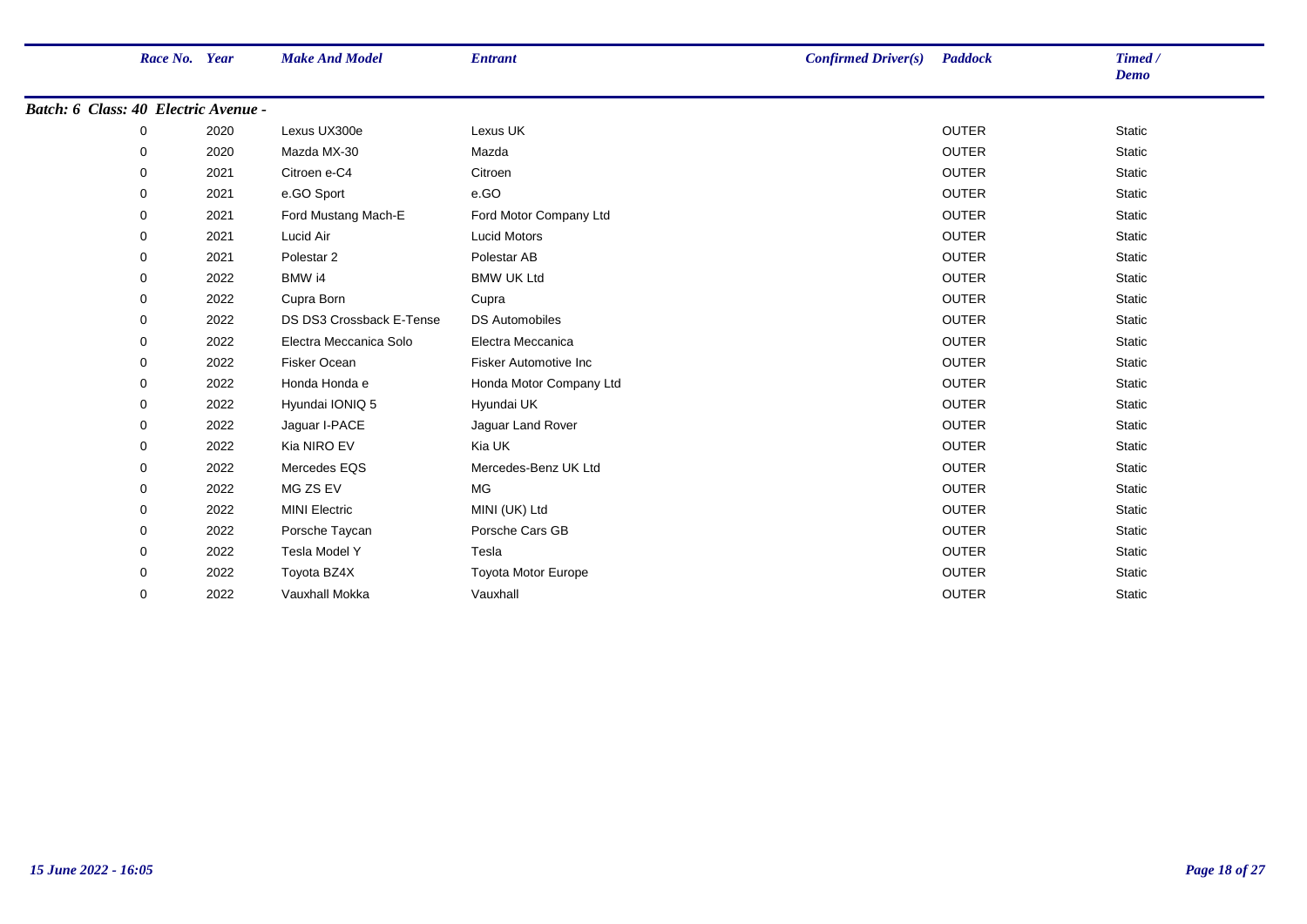|                                         | Race No. Year |      | <b>Make And Model</b>                          | <b>Entrant</b>                     | <b>Confirmed Driver(s)</b>   | <b>Paddock</b>  | Timed /<br><b>Demo</b> |
|-----------------------------------------|---------------|------|------------------------------------------------|------------------------------------|------------------------------|-----------------|------------------------|
| Batch: 6 Class: 45 Batch 6 Road Bikes - |               |      |                                                |                                    |                              |                 |                        |
|                                         | 710           | 2019 | Vyrus 984 C3 2V                                | Cerrato, Giorgio                   |                              | <b>SUPERCAR</b> | Demo                   |
|                                         | 708           | 2021 | <b>MV Rush 1000</b>                            | <b>Krazy Horse Customs</b>         |                              | <b>SUPERCAR</b> | Demo                   |
|                                         | 701           | 2022 | <b>AMB 001</b>                                 | <b>Brough Superior Motorcycles</b> | Pitelet, Simon               | <b>SUPERCAR</b> | Demo                   |
|                                         | 702           | 2022 | Bimota TESI H2                                 | Horton, James                      | Horton, James/Payne,<br>Adam | <b>SUPERCAR</b> | Demo                   |
|                                         | 703           | 2022 | <b>BMW PC18</b>                                | <b>BMW Motorrad UK</b>             |                              | <b>SUPERCAR</b> | Demo                   |
|                                         | 704           | 2022 | BMW S1000RR-M                                  | <b>BMW Motorrad UK</b>             |                              | <b>SUPERCAR</b> | Demo                   |
|                                         | 705           | 2022 | <b>BSA Gold Star</b>                           | <b>BSA</b>                         |                              | <b>SUPERCAR</b> | Demo                   |
|                                         | 706           | 2022 | Crighton CR700W                                | Crighton, Brian                    |                              | <b>SUPERCAR</b> | Demo                   |
|                                         | 709           | 2022 | Triumph Bonneville Bobber                      | Millhouse, Jody                    | Millhouse, Jody              | <b>SUPERCAR</b> | Demo                   |
|                                         | 0             | 2022 | Triumph Rocket 3 GT 221                        | Triumph Motorcycles Ltd            |                              | <b>SUPERCAR</b> | Demo                   |
|                                         | 0             | 2022 | Triumph Scrambler 1200 Bond<br>limited edition | Triumph Motorcycles Ltd            |                              | <b>SUPERCAR</b> | Demo                   |
| Batch: 9 Class: 50 Stunt Vehicles -     |               |      |                                                |                                    |                              |                 |                        |

| Legend Car    | Grant, Terry |
|---------------|--------------|
| Royal Enfield | Bowers, Lee  |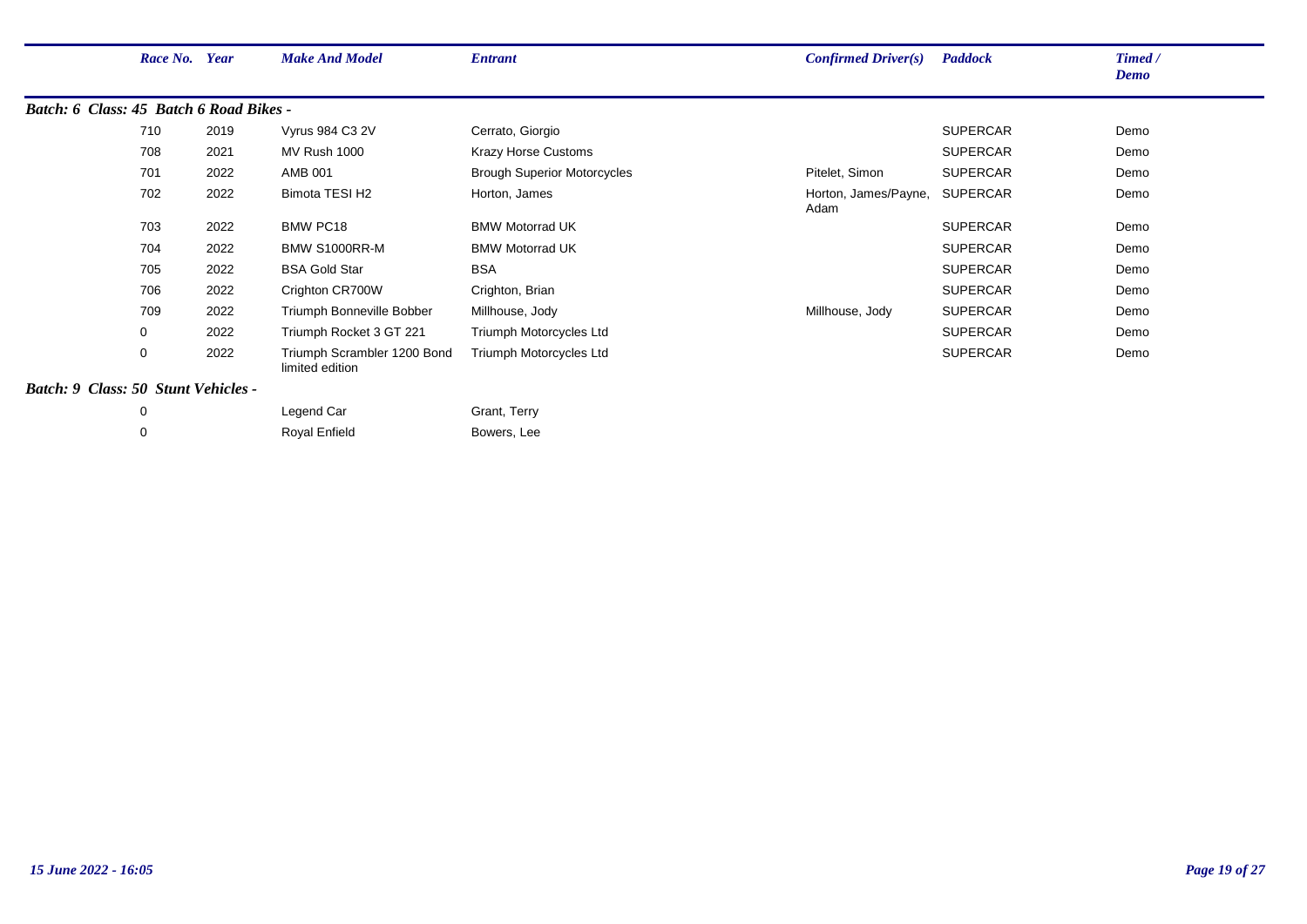|                                                     | Race No. Year |      | <b>Make And Model</b>          | <b>Entrant</b>       | Confirmed Driver(s)                     | <b>Paddock</b> | Timed /<br><b>Demo</b> |
|-----------------------------------------------------|---------------|------|--------------------------------|----------------------|-----------------------------------------|----------------|------------------------|
| Batch: 10 Class: 55 FRS - Birth of Stage Rallying - |               |      |                                |                      |                                         |                |                        |
|                                                     | 86            | 1980 | Toyota RA40                    | Mellors, Ben         | Mellors, Ben                            | <b>RALLY</b>   |                        |
|                                                     | 83            | 1981 | Audi Quattro                   | Marsden, Adam        | Magee, Janice/Short,<br>Tanya           | <b>RALLY</b>   |                        |
|                                                     | 80            | 1981 | Audi Quattro Group 4 (Replica) | Marsden, Adam        | Marsden, Adam                           | <b>RALLY</b>   |                        |
|                                                     | 54            | 1981 | VW Rhelia Golf Gti             | Vardy, David         | Vardy, David                            | <b>RALLY</b>   |                        |
|                                                     | 88            | 1979 | Saab 99 Turbo                  | Connelly, Richard    | Connelly, Richard                       | <b>RALLY</b>   |                        |
|                                                     | 92            | 1976 | Triumph TR7 V8                 | North, Richard       | North, Richard                          | <b>RALLY</b>   |                        |
|                                                     | 103           | 1971 | Datsun 240Z                    | The Sun              | Static Display,                         | <b>RALLY</b>   |                        |
|                                                     | 105           | 1970 | Ford Escort Mk1 RS1600         | Rimmer, James        | Rimmer, Stephen                         | <b>RALLY</b>   |                        |
|                                                     | 87            | 1979 | Fiat 131 Abarth Gp4            | Champion, Ryan       | Champion, Ryan                          | <b>RALLY</b>   |                        |
|                                                     | 96            | 1975 | Porsche 911 3.0 RS             | Falvey, Conor        | Falvey, Conor                           | <b>RALLY</b>   |                        |
|                                                     | 81            | 1983 | Porsche 911 SC/RS              | Ostmann, Heiko       | Ostmann, Heiko                          | <b>RALLY</b>   |                        |
|                                                     | 93            | 1975 | Citroen DS 23 IE               | Martens, Harry       | Martens,<br>Harry/Schoneveld,<br>Marcel | <b>RALLY</b>   |                        |
|                                                     | 85            | 1980 | Rover SD1 V8                   | Lowik, Johan         | Lowik, Johan                            | <b>RALLY</b>   |                        |
|                                                     | 99            | 1974 | <b>Fiat 124</b>                | Bendle, Mark         |                                         | <b>RALLY</b>   |                        |
|                                                     | 94            | 1975 | Fiat 131 Mirafiori Sport       | Fairman, Matt        | Yates, Neil                             | <b>RALLY</b>   |                        |
|                                                     | 104           | 1970 | Lancia Fulvia Coupe 1.3S       | Graham, Steve        | Graham, Stephen Paul                    | <b>RALLY</b>   |                        |
|                                                     | 98            | 1975 | Lancia Stratos                 | de Sanctis, Giustino | de Sanctis, Giustino                    | <b>RALLY</b>   |                        |
|                                                     | 109           | 1963 | Ford Falcon                    | Lusardi, Lou         | Lusardi, Lou                            | <b>RALLY</b>   |                        |
|                                                     | 102           | 1968 | Ford Escort RS1600             | Watkins, David       | Watkins, David                          | <b>RALLY</b>   |                        |
|                                                     | 82            | 1981 | Ford Escort Mk2 RS1800         | Watkins, Alan        | Watkins, Alan                           | <b>RALLY</b>   |                        |
|                                                     | 95            | 1975 | Ford Escort Mk2 RS1800         | Tejpar, Aziz         | Tejpar, Aziz                            | <b>RALLY</b>   |                        |
|                                                     | 97            | 1974 | Ford Escort 1600 Mk1 Mexico    | Hart, Simon          | Hart, Simon                             | <b>RALLY</b>   |                        |
|                                                     | 91            | 1977 | Ford Escort Mk2 RS1800         | Brown, David         | Brown, David                            | <b>RALLY</b>   |                        |
|                                                     | 108           | 1966 | Morris Mini Cooper S           | Williamson, Jeff     | Williamson, Jeff                        | <b>RALLY</b>   |                        |
|                                                     | 107           | 1968 | Austin 1800S Landcrab          | Harrison, Andy       | Harrison, Andy                          | <b>RALLY</b>   |                        |
|                                                     | 106           | 1969 | <b>Austin Maxi</b>             | Burrell, Bronwyn     | Burrell, Bronwyn                        | <b>RALLY</b>   |                        |
|                                                     | 101           | 1972 | Lotus Esprit S1                | Maynard, Terry       | Maynard, Terry                          | <b>RALLY</b>   |                        |
|                                                     | 100           | 1972 | Alpine A110 Berlinette         | Ward, Steve          | Ward, Steve                             | <b>RALLY</b>   |                        |
|                                                     | 89            | 1979 | Chrysler Sunbeam Lotus         | Mather, Kim          | Mather, Yvonne                          | <b>RALLY</b>   |                        |
|                                                     | 90            | 1976 | Ford Escort Mk2                | Lepley, James        | Lepley, James                           | <b>RALLY</b>   |                        |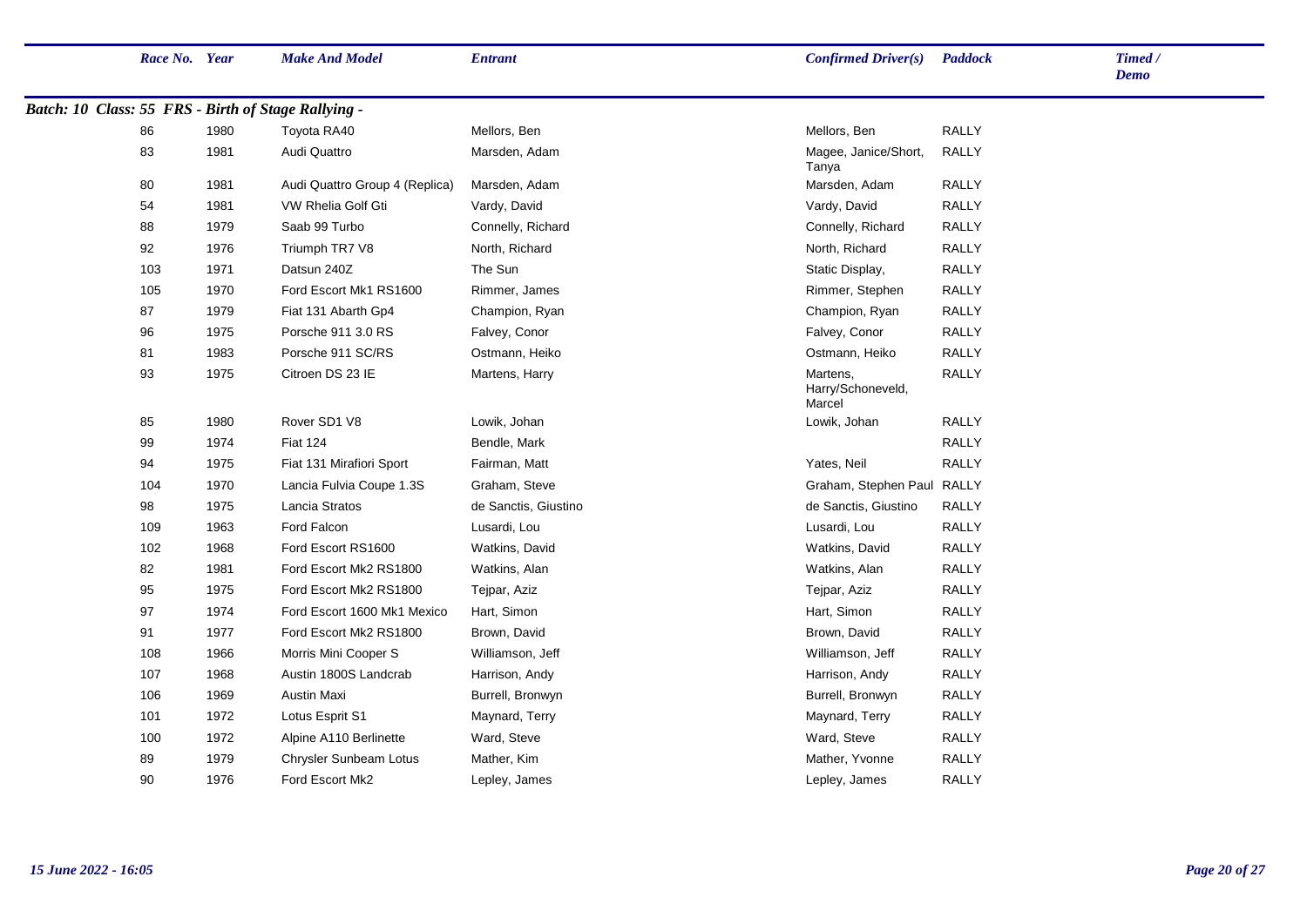|                                                | Race No. Year |      | <b>Make And Model</b>              | <b>Entrant</b>     | Confirmed Driver(s)             | <b>Paddock</b> | Timed /<br>Demo |
|------------------------------------------------|---------------|------|------------------------------------|--------------------|---------------------------------|----------------|-----------------|
| Batch: 10 Class: 60 FRS - Legends of Group B - |               |      |                                    |                    |                                 |                |                 |
|                                                | 68            | 1983 | Audi Quattro A1                    | Marsden, Adam      | Clarke, Tim/Clarke,<br>Nicky    | <b>RALLY</b>   |                 |
|                                                | 66            | 1986 | Peugeot 504 Pick-Up Group B<br>Evo | Weston, Allan      | Weston, Allan                   | <b>RALLY</b>   |                 |
|                                                | 65            | 1986 | Peugeot 205 T16                    | Tollemer, Philippe | Tollemer, Philippe              | <b>RALLY</b>   |                 |
|                                                | 64            | 1986 | MG Metro 6R4                       | Overington, Martin | Stevens, Guy                    | <b>RALLY</b>   |                 |
|                                                | 63            | 1986 | MG Metro 6R4                       | Larbey, Stuart     | Larbey, Stuart/Larbey,<br>Simon | RALLY          |                 |
|                                                | 62            | 1985 | MG Metro 6R4                       | Saunders, John     | Saunders, John                  | <b>RALLY</b>   |                 |
|                                                | 69            | 1983 | Audi Sport S1 E2                   | Hoondert, Adwin    |                                 | <b>RALLY</b>   |                 |
|                                                | 67            | 1985 | Audi Quatro Coupe Dakar            | Jans, Fons         |                                 | <b>RALLY</b>   |                 |
|                                                | 60            | 1986 | Audi Sport quattro A1              | Donkers, Coen      |                                 | <b>RALLY</b>   |                 |
|                                                | 70            | 1983 | Lada VFTS                          | Bendle, Tim        | Bendle, Tim                     | <b>RALLY</b>   |                 |
|                                                | 59            | 1986 | Ford RS200 Evo                     | Avis, James        |                                 | <b>RALLY</b>   |                 |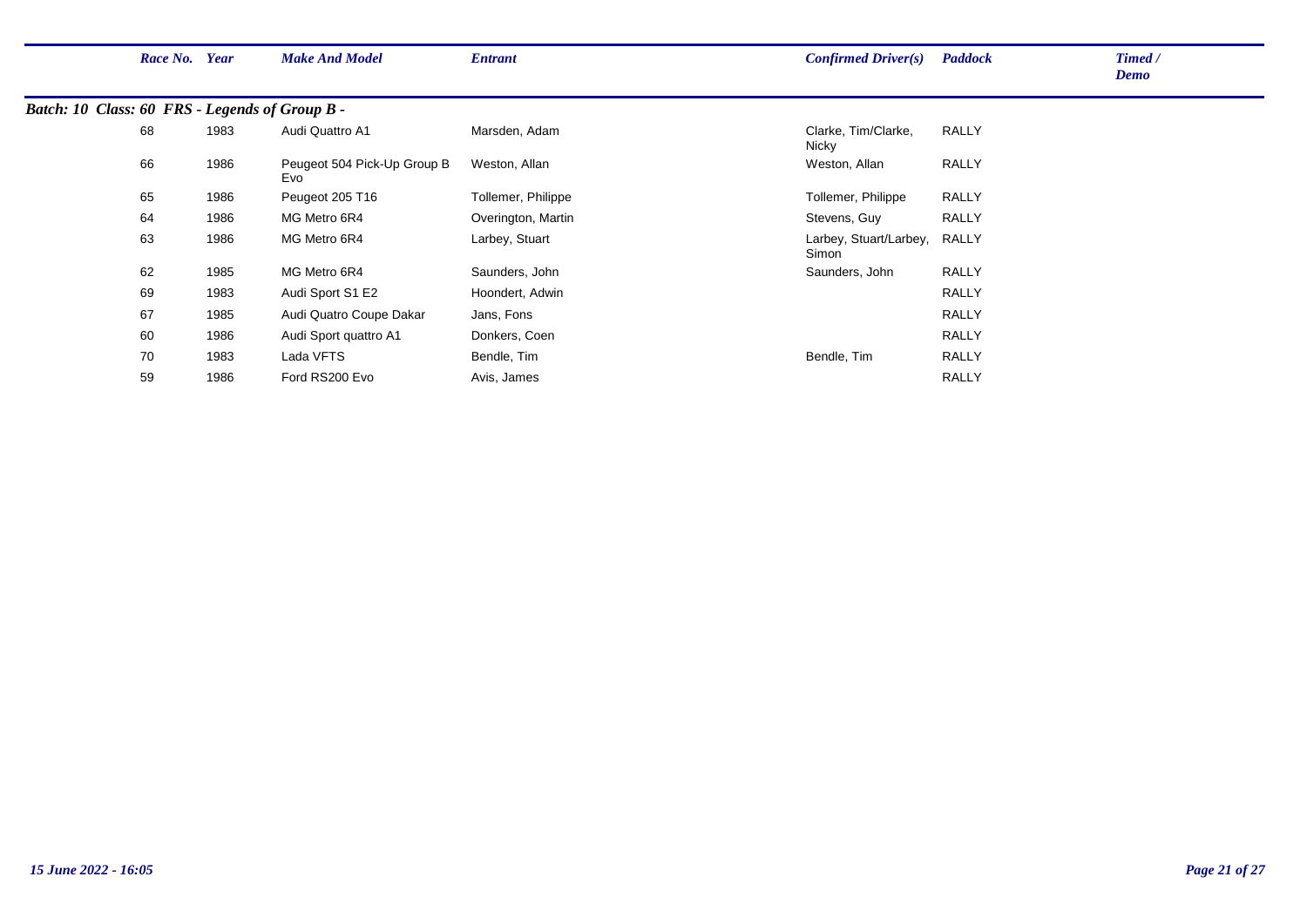| Race No. Year |      | <b>Make And Model</b>                               | <b>Entrant</b>          | Confirmed Driver(s)                   | <b>Paddock</b> | Timed /<br><b>Demo</b> |
|---------------|------|-----------------------------------------------------|-------------------------|---------------------------------------|----------------|------------------------|
|               |      | Batch: 10 Class: 65 FRS - Dawn of Modern Rallying - |                         |                                       |                |                        |
| 47            | 1987 | Audi 200 Quattro (Replica)                          | Marsden, Adam           | Marsden, Adam                         | <b>RALLY</b>   |                        |
| 38            | 1996 | Subaru Impreza GpN                                  | Daykin, Christopher     | Daykin, Christopher                   | <b>RALLY</b>   |                        |
| 56            | 1997 | Land Rover Defender Wolf XD                         | Sunderland, James       |                                       |                |                        |
| 35            | 1997 | Land Rover Wolf XD                                  | Armed Forces Rally Team |                                       | <b>RALLY</b>   |                        |
| 32            | 2008 | McRae Enduro Evo                                    | Sincock, Charles        |                                       | <b>RALLY</b>   |                        |
| 25            | 2002 | Skoda Octavia WRC                                   | Rockingham, Steve       | Rockingham, Steve                     | <b>RALLY</b>   |                        |
| 22            | 2007 | MG S2000                                            | MacLeod, Calum          | MacLeod, Calum                        | <b>RALLY</b>   |                        |
| 24            | 2002 | Proton Pert                                         | Lay, Gareth             | Clorley, Shaune/Lay,<br><b>John</b>   | <b>RALLY</b>   |                        |
| 37            | 1996 | Mitsubishi Lancer Evo III                           | Paveley, Dave           | Paveley, Dave                         | <b>RALLY</b>   |                        |
| 36            | 1996 | Mitsubishi EVO IV                                   | Chamberlain, Steve      | Chamberlain, Stephen                  | RALLY          |                        |
| 41            | 1992 | Toyota Celica GT-FOUR ST185                         | Toyota Europe           | Paynter, Bill                         | <b>RALLY</b>   |                        |
| 40            | 1992 | Nissan Sunny F2                                     | Rimmer, Stephen         | Gwynne, Jessica                       | <b>RALLY</b>   |                        |
| 27            | 2001 | Ford Focus WRC                                      | Gwynne, Ian             | McRae, Max                            | <b>RALLY</b>   |                        |
| 43            | 1991 | Subaru Legacy RS                                    | Rimmer, James           | McRae, Alister                        | <b>RALLY</b>   |                        |
| 42            | 1991 | Subaru Legacy GpA                                   | Rimmer, Mike            | Rimmer, Mike                          | <b>RALLY</b>   |                        |
| 49            | 1987 | Peugeot 309 Gti                                     | Pierce, Brynmor         | Frost, Will/Pierce,<br><b>Brynmor</b> | <b>RALLY</b>   |                        |
| 52            | 1985 | Mercedes-Benz 190 E 2.3 16v                         | de Heijde, John         | De Heijcle, John                      | <b>RALLY</b>   |                        |
| 50            | 1986 | Mitsubishi Starion 2000 Turbo                       | Buitenhuis, Maarten     | Buitenhuis, Maarten                   | <b>RALLY</b>   |                        |
| 31            | 1999 | Hyundai Coupe kit car evo 2                         | Middleton, Craig        |                                       | <b>RALLY</b>   |                        |
| 30            | 1999 | Hyundai Coupe                                       | Middleton, Graham       | Middleton, Graham                     | <b>RALLY</b>   |                        |
| 23            | 2006 | Aston Martin Vantage Rally GT4 House, Phil          |                         | House, Phil                           | <b>RALLY</b>   |                        |
| 45            | 1989 | Lancia Delta Integrale                              | Whitehouse, Robert      | Whitehouse, Robert                    | RALLY          |                        |
| 44            | 1989 | Lancia Delta Integrale                              | Horan, Pat              | Horan, Pat                            | <b>RALLY</b>   |                        |
| 46            | 1987 | Lancia Delta Integrale 16V                          | Scheffner, Thorsten     | Scheffner,<br>Thorsten/Unger, Frank   | RALLY          |                        |
| 53            | 1983 | Ford Escort G3 Gartrac                              | Kirkham, Neil           | Kirkham.<br>Gareth/Kirkham, Neil      | <b>RALLY</b>   |                        |
| 39            | 1994 | Ford Escort Cosworth 'Recce'                        | Taylor, John            | Taylor, John                          | <b>RALLY</b>   |                        |
| 29            | 1999 | Ford Escort Cosworth WRC                            | Taylor, Darrell         | Taylor, Darrell                       | <b>RALLY</b>   |                        |
| 34            | 1994 | Ford Escort Cosworth                                | Zander, Lars            |                                       | <b>RALLY</b>   |                        |
| 33            | 1997 | Ford Escort WRC                                     | Zander, Lars            | Zander, Lars                          | <b>RALLY</b>   |                        |
| 26            | 1998 | Ford Focus WRC                                      | Wright, David           | Wright, David                         | <b>RALLY</b>   |                        |
| 51            | 1986 | Volkswagen Scirocco                                 | Mather, Kim             | Mather, Kim                           | <b>RALLY</b>   |                        |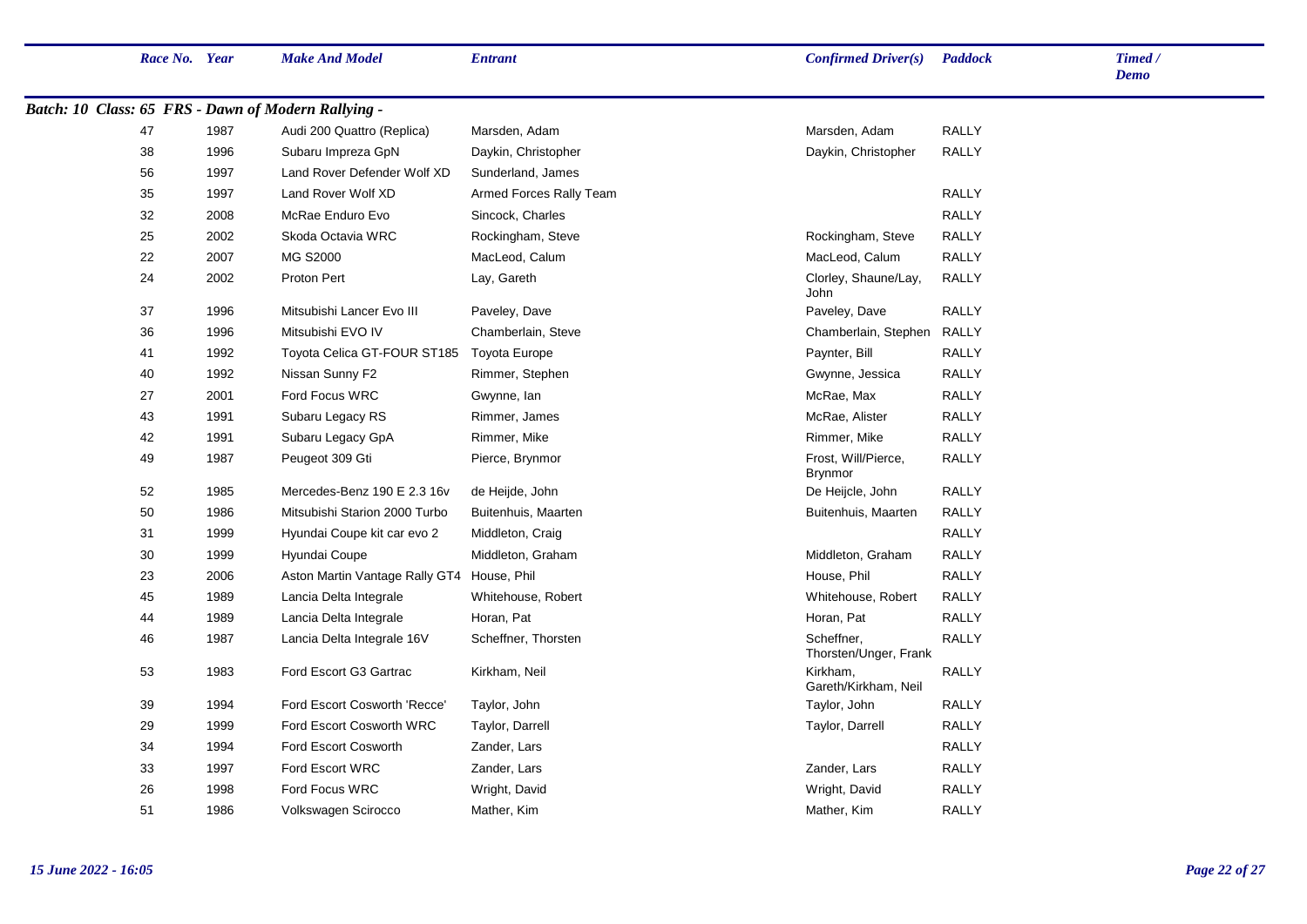| Race No. Year  |      | <b>Make And Model</b>                               | <b>Entrant</b>        | Confirmed Driver(s)                         | <b>Paddock</b> | Timed /<br><b>Demo</b> |
|----------------|------|-----------------------------------------------------|-----------------------|---------------------------------------------|----------------|------------------------|
| 55             | 2001 | Subaru Impreza S7 WRC                               | Williams, Tom         |                                             | <b>RALLY</b>   |                        |
| 28             | 2000 | Subaru Impreza WRC                                  | Duckworth, Roger      | Duckworth, Roger                            | RALLY          |                        |
| 20             | 2010 | Subaru Impreza                                      | Barrow, Richard       | TBC,                                        | RALLY          |                        |
| 21             | 2009 | Subaru Impreza                                      | Taunt, Shelly         | Taunt, Shelly                               | <b>RALLY</b>   |                        |
| 48             | 1987 | Ford Sierra RS Cosworth                             | Lepley, Jason         | Lepley, Jason                               | <b>RALLY</b>   |                        |
|                |      | Batch: 10 Class: 70 FRS - Contemporary Rally Cars - |                       |                                             |                |                        |
| 8              | 2018 | Dacia Duster                                        | <b>Future Terrain</b> |                                             | <b>RALLY</b>   |                        |
| 9              | 2018 | Dacia Duster                                        | <b>Future Terrain</b> |                                             | <b>RALLY</b>   |                        |
| 7              | 2019 | Skoda Fabia R5                                      | Bell, Ruairi          | Bell, Ruairi                                | <b>RALLY</b>   |                        |
| 6              | 2020 | Proton IRIZ R5                                      | Mellors, Oliver       | Mellors, Oliver                             | RALLY          |                        |
| 3              | 2022 | First Corner FC1x                                   | Bennett, Oliver       | Bennett, Oliver                             | <b>RALLY</b>   |                        |
| 5              | 2022 | Ford Fiesta Rally 2                                 | Williams, Tom         | Williams, Tom                               | <b>RALLY</b>   |                        |
| $\overline{2}$ | 2022 | Subaru WRX STI                                      | Derry, Ray            | Pastrana, Travis                            | <b>RALLY</b>   |                        |
| 15             | 2013 | Skoda Fabia S2000                                   | McCormack, Martin     | McCormack,<br>Martin/McCormack,<br>Caroline | <b>RALLY</b>   |                        |
| 11             | 2016 | Ford Fiesta R5                                      | Paveley, Jade         | Leach, Ross                                 | RALLY          |                        |
| 14             | 2014 | Toyota GT86                                         | Spurrell, Martyn      | Spurrell, Martyn                            | <b>RALLY</b>   |                        |
| 4              | 2022 | Nissan Juke Rally Concept                           | The Sun               | Gill, Rob                                   | <b>RALLY</b>   |                        |
| 12             | 2016 | Ford Fiesta R5                                      | Donnelly, Mark        | Donnelly, Mark/Wells,<br>Richard            | RALLY          |                        |
| 10             | 2018 | Ford Fiesta R5                                      | Lepley, George        | Lepley, George                              | <b>RALLY</b>   |                        |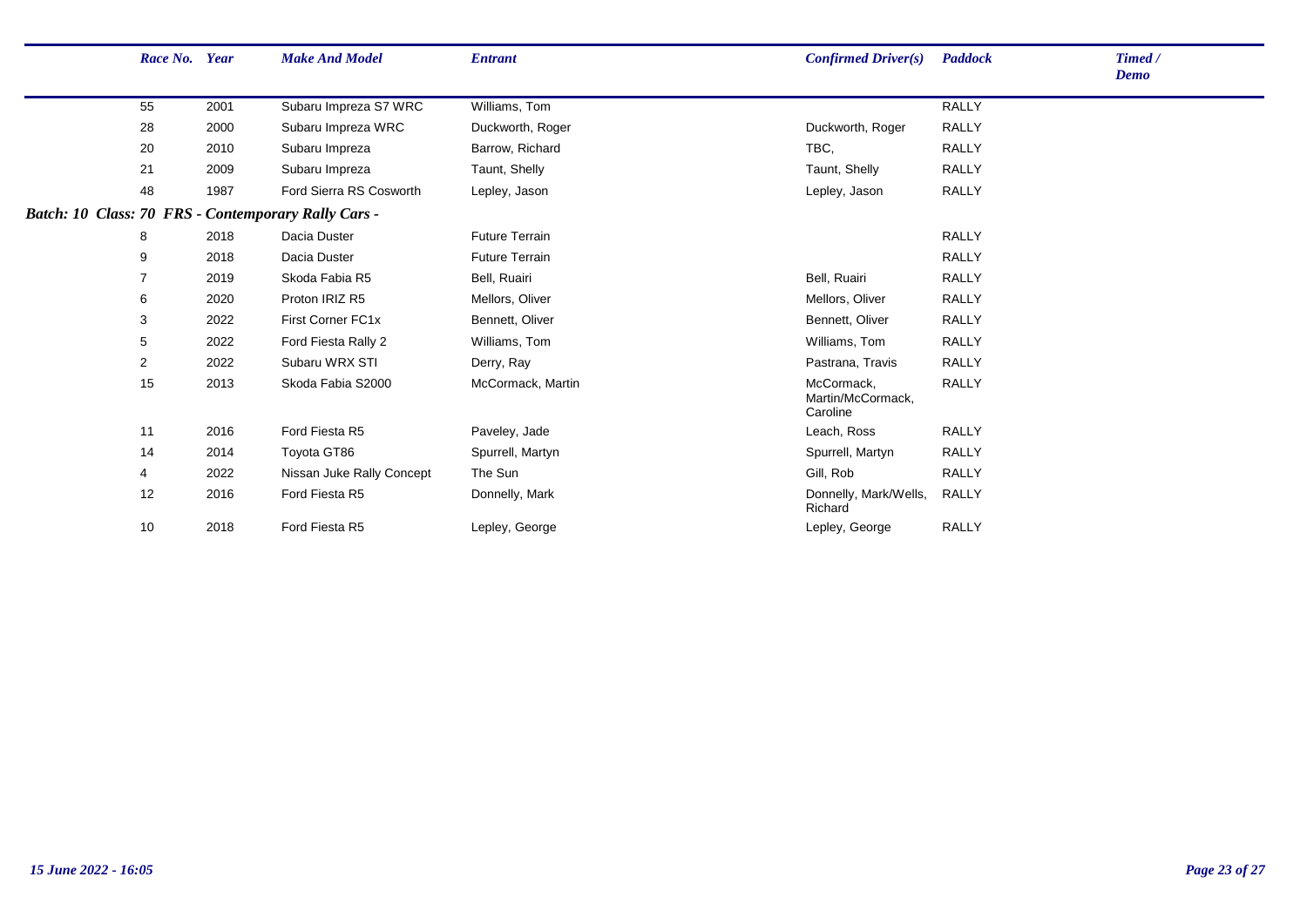|                                                 | Race No. Year  |      | <b>Make And Model</b>       | <b>Entrant</b>      | Confirmed Driver(s)                      | <b>Paddock</b> | Timed /<br><b>Demo</b> |
|-------------------------------------------------|----------------|------|-----------------------------|---------------------|------------------------------------------|----------------|------------------------|
| Batch: 20 Class: 80 ORA - Safari Championship - |                |      |                             |                     |                                          |                |                        |
|                                                 | 14             | 2020 | Polaris XP Pro              | Farmer, Brian       | Farmer,<br>Brian/Rawlinson,<br>Richard   | OFF-ROAD ARENA | Timed                  |
|                                                 | $\overline{2}$ | 2021 | GSR Eco V8                  | Adams, Simon        | Adams, Simon                             | OFF-ROAD ARENA | Timed                  |
|                                                 | 10             | 2019 | <b>GSR V8 RPE</b>           | Cox, Aston & Martin | Cox, Aston                               | OFF-ROAD ARENA | Timed                  |
|                                                 | 6              | 2016 | KRS Metro 6R4               | Bowers, Gary        | Bowers, Gary                             | OFF-ROAD ARENA | Timed                  |
|                                                 | 30             | 2014 | KSR1 LS3                    | Stubbs, Kevin       | Stubbs, Kevin                            | OFF-ROAD ARENA | Timed                  |
|                                                 | 27             | 2020 | LR1 LS3                     | Roberts, Peter      | Roberts, Peter                           | OFF-ROAD ARENA | Timed                  |
|                                                 | 9              | 2013 | LR1 LS3                     | Cooper, Simon       | Cooper, Simon                            | OFF-ROAD ARENA | Timed                  |
|                                                 | 28             | 2016 | Mattserati R.E.D. Honda     | Roper, Warren       | Roper, Warren                            | OFF-ROAD ARENA | Timed                  |
|                                                 | 22             | 2007 | Mattserati                  | Mitchell, Hannah    | Mitchell,<br>Stephen/Mitchell,<br>Hannah | OFF-ROAD ARENA | Timed                  |
|                                                 | 3              | 2009 | 3M AT Challenger            | Bayliss, Phil       | Bayliss, Phil                            | OFF-ROAD ARENA | Timed                  |
|                                                 | 21             | 2014 | Fouquet Buggy               | Marfell, Adrian     | Marfell, Adrian                          | OFF-ROAD ARENA | Timed                  |
|                                                 | 31             | 2010 | Rivet Nissan V6 Foucart     | Whitmore, Scott     | Whitmore, Scott                          | OFF-ROAD ARENA | Timed                  |
|                                                 | $\overline{7}$ | 2016 | <b>Warrior Rivet</b>        | Clarkson, Rebecca   | Clarkson,<br>Robin/Clarkson,<br>Rebecca  | OFF-ROAD ARENA | Timed                  |
|                                                 | 26             | 2019 | Can Am Maverick X3 XRS      | Parpottas, Alex     | Parpottas, Alex                          | OFF-ROAD ARENA | Timed                  |
|                                                 | 20             | 1999 | RM Offroad Dirtstar 4x4     | Mann, Richard       | Mann, Richard                            | OFF-ROAD ARENA | Timed                  |
|                                                 | 16             | 2013 | <b>Buxton 4x4 Rivet</b>     | Gould, Martin       | Gould, Martin                            | OFF-ROAD ARENA | Timed                  |
|                                                 | 18             | 2014 | Lofthouse LS3               | Jacques, Mark       | Jacques, Mark                            | OFF-ROAD ARENA | Timed                  |
|                                                 | 17             | 2015 | Lofthouse Fiesta            | Hooper, Dave        | Hooper, Dave                             | OFF-ROAD ARENA | Timed                  |
|                                                 | 5              | 2016 | Lofthouse Freelander        | Bool, Rob           | Bool, Rob                                | OFF-ROAD ARENA | Timed                  |
|                                                 | 4              | 2016 | Lofthouse Freelander M3 Evo | Birchall, Justin    | Birchall, Justin                         | OFF-ROAD ARENA | Timed                  |
|                                                 | 15             | 2016 | Lofthouse Motorsport EVO    | Gould, Colin        | Gould, Colin                             | OFF-ROAD ARENA | Timed                  |
|                                                 | 19             | 2020 | Lofthouse FAF Evo           | Kershaw, Richard    | Kershaw,<br>Mason/Kershaw,<br>Richard    | OFF-ROAD ARENA | Timed                  |
|                                                 | 25             | 2009 | Milner <sub>R5</sub>        | Parker, Rod         | Parker, Rod                              | OFF-ROAD ARENA | Timed                  |
|                                                 | 11             | 2012 | Milner <sub>R5</sub>        | Degiulio, Andy      | Degiulio, Andy                           | OFF-ROAD ARENA | Timed                  |
|                                                 | 12             | 2012 | Milner LRM-1                | Duckworth, Ben      | Duckworth, Ben                           | OFF-ROAD ARENA | Timed                  |
|                                                 | 8              | 2013 | Milner LRM-1                | Cooke, Ryan         | Cooke, Ryan<br>Christopher               | OFF-ROAD ARENA | Timed                  |
|                                                 | 29             | 1991 | Land Rover Defender 110 TD5 | Sargeant, Andrew    | Sargeant, Andrew                         | OFF-ROAD ARENA | Timed                  |
|                                                 | 23             | 1998 | Land Rover Trayback         | Myers, Alistair     | Myers, Alistair                          | OFF-ROAD ARENA | Timed                  |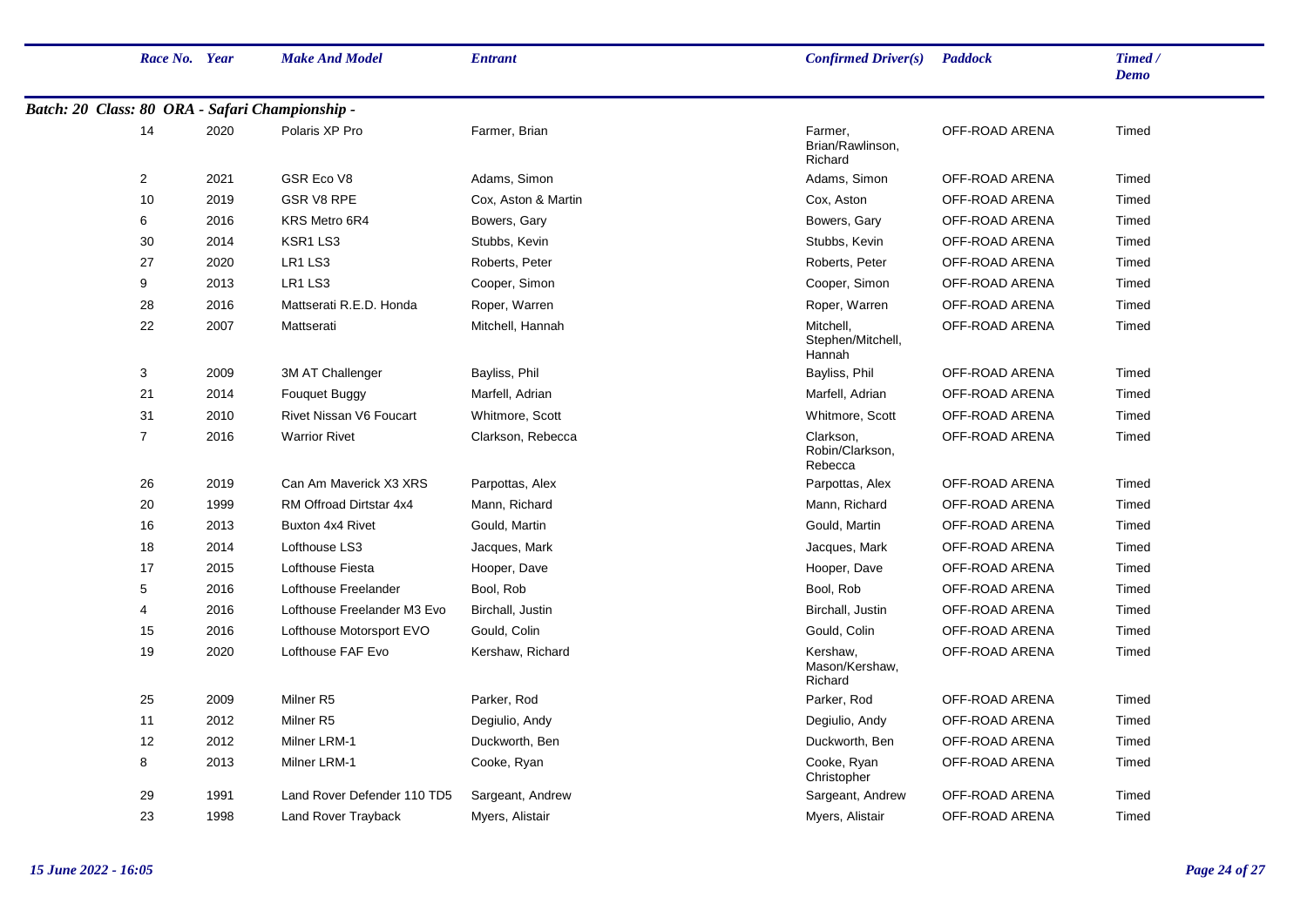|                                                  | Race No. Year |      | <b>Make And Model</b>                        | <b>Entrant</b>            | Confirmed Driver(s)        | <b>Paddock</b> | Timed /<br><b>Demo</b> |  |
|--------------------------------------------------|---------------|------|----------------------------------------------|---------------------------|----------------------------|----------------|------------------------|--|
|                                                  | 24            | 2006 | Landrover Defender Tornado 100 Myers, Paul   |                           | Myers, Paul                | OFF-ROAD ARENA | Timed                  |  |
|                                                  | 33            | 2014 | Bowler Defender 90                           | Wynne-Williams, Richard   | Wynne-Williams,<br>Richard | OFF-ROAD ARENA | Timed                  |  |
|                                                  | 32            | 2022 | Bowler Defender 90                           | Williams, Miles           | Williams, Miles            | OFF-ROAD ARENA | Timed                  |  |
| Batch: 20 Class: 85 ORA - Extreme Off-Road -     |               |      |                                              |                           |                            |                |                        |  |
|                                                  | 39            | 2022 | Gigglepin Defender                           | Marsden, Jim              | Marsden, Jim               | OFF-ROAD ARENA | Timed                  |  |
|                                                  | 36            | 2022 | O.R.A. Eurofighter IFS 2.0                   | Butler, Rob               | Butler, Rob                | OFF-ROAD ARENA | Timed                  |  |
|                                                  | 37            | 2015 | O.R.A. Eurofighter                           | Glasper, Paul             | Glasper, Paul              | OFF-ROAD ARENA | Timed                  |  |
|                                                  | 38            | 2021 | TwoTwo Racing 106" Defender                  | Jenkins, Ryan             | Jenkins, Ryan              | OFF-ROAD ARENA | Timed                  |  |
|                                                  | 40            | 2018 | Can Am XR XRS Turbo                          | Parpottas, Philon         | Parpottas, Philon          | OFF-ROAD ARENA | Timed                  |  |
|                                                  | 41            | 2018 | JS Customs Jimny                             | Roderick, Daniel          | Roderick, Daniel           | OFF-ROAD ARENA | Timed                  |  |
|                                                  | 34            | 2021 | AT Racing Blackbird BB2                      | Ayre, James               | Ayre, James                | OFF-ROAD ARENA | Timed                  |  |
|                                                  | 35            | 2011 | Land Rover ULTRA107                          | Bowler, Chris             | Bowler, Chris              | OFF-ROAD ARENA | Timed                  |  |
| Batch: 30 Class: 90 Cartier - Austin 7 -         |               |      |                                              |                           |                            |                |                        |  |
|                                                  | 0             | 1923 | Austin 7 publicity car                       | Ten Tenths Ltd            |                            | <b>CARTIER</b> | <b>Static</b>          |  |
|                                                  | $\Omega$      | 1926 | Austin 7 Gordon England                      | Hodgson, Stephen          |                            | <b>CARTIER</b> | Static                 |  |
|                                                  | 0             | 1926 | Austin Seven Tophat Saloon                   | Heath, James              |                            | CARTIER        | <b>Static</b>          |  |
|                                                  | 0             | 1928 | Austin 7                                     | Skinner, Graham           |                            | CARTIER        | Static                 |  |
|                                                  | 0             | 1928 | Austin 7 Maythorne & Sons                    | Moore, lan                |                            | <b>CARTIER</b> | Static                 |  |
|                                                  | 0             | 1929 | Austin 7 Rosengart                           | Snell, Jeff               |                            | <b>CARTIER</b> | <b>Static</b>          |  |
|                                                  | 0             | 1930 | Austin 7 Swallow Saloon                      | Johnson, Noreen           |                            | CARTIER        | <b>Static</b>          |  |
|                                                  | 0             | 1930 | Austin 7 Ulster                              | Anderson, James           |                            | <b>CARTIER</b> | Static                 |  |
|                                                  | 0             | 1932 | Austin 7 Radio Car                           | Ten Tenths Ltd            |                            | CARTIER        | <b>Static</b>          |  |
|                                                  | 0             | 1935 | <b>Austin Seven Speedy</b>                   | P & A Wood                |                            | CARTIER        | Static                 |  |
| Batch: 30 Class: 100 Cartier - Grandes Routier - |               |      |                                              |                           |                            |                |                        |  |
|                                                  | 0             | 1932 | Bucciali TAV8-32 V12 "Golden<br>Arrow"       | <b>Private Collection</b> |                            | <b>CARTIER</b> | <b>Static</b>          |  |
|                                                  | 0             | 1935 | Fiat 508 CS Sport Berlinetta<br>Mille Miglia | Newson, Charlotte         |                            | <b>CARTIER</b> | Static                 |  |
|                                                  | 0             | 1938 | Bugatti Type 57 C Atlante<br>(Duraluminium)  | <b>Private Collection</b> |                            | CARTIER        | <b>Static</b>          |  |
|                                                  | 0             | 1938 | Delahaye 135 MS                              | Fisken, Gregor            |                            | CARTIER        | <b>Static</b>          |  |
|                                                  | 0             | 1938 | Lancia Astura                                | <b>Private Collection</b> |                            | <b>CARTIER</b> | <b>Static</b>          |  |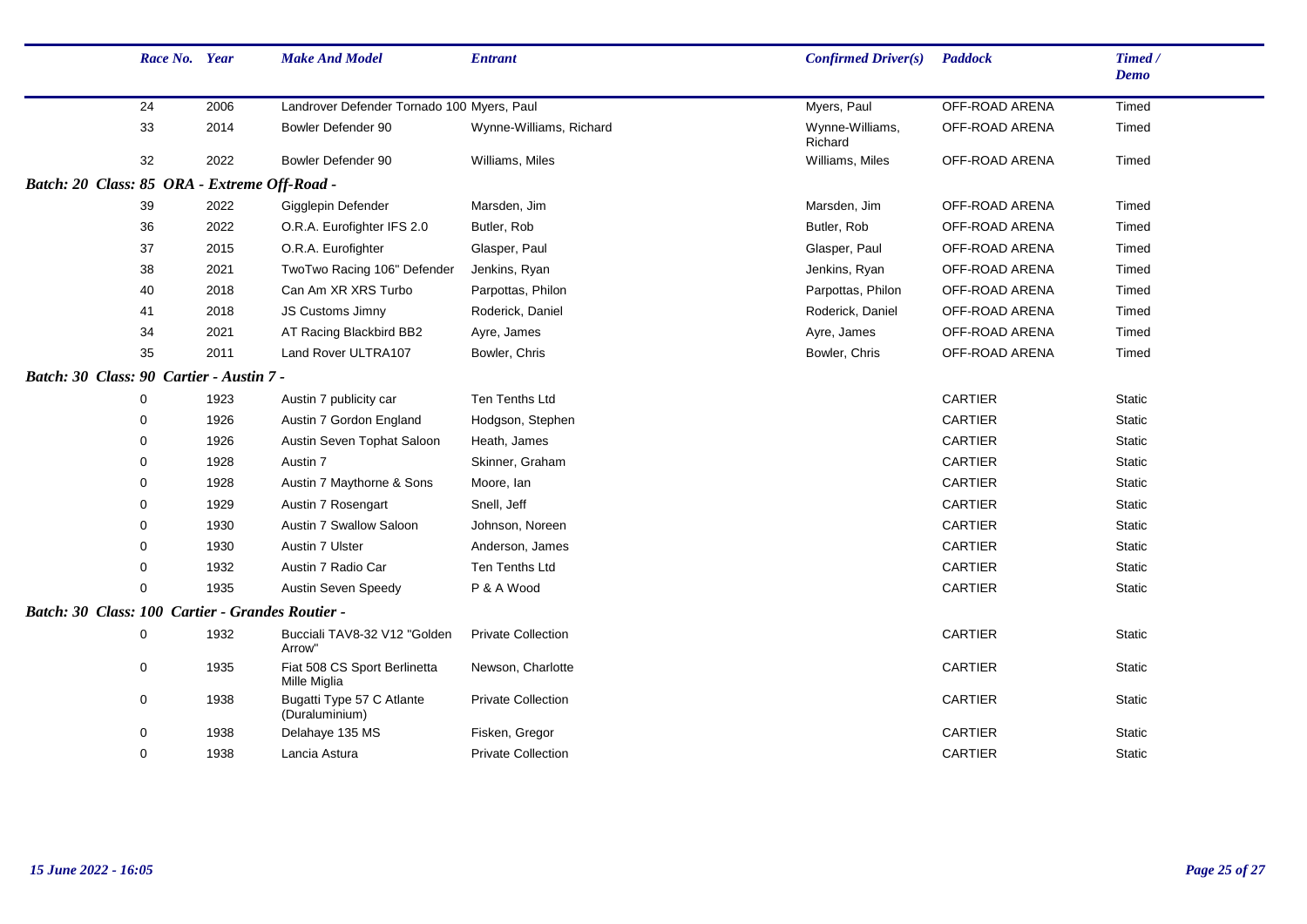|                                           | Race No. Year |      | <b>Make And Model</b>                                      | <b>Entrant</b>                  | $Confirmed$ Driver $(s)$ | <b>Paddock</b> | Timed/<br><b>Demo</b> |  |
|-------------------------------------------|---------------|------|------------------------------------------------------------|---------------------------------|--------------------------|----------------|-----------------------|--|
| Batch: 30 Cartier - Mid-Engine -          |               |      |                                                            |                                 |                          |                |                       |  |
|                                           | 0             | 1964 | Elva-Buick 160 GT                                          | Lindberg, Henrik                |                          | <b>CARTIER</b> | Static                |  |
|                                           | 0             | 1964 | Rene Bonnet Djet                                           | Bowman, Jody                    |                          | <b>CARTIER</b> | Static                |  |
|                                           | 0             | 1967 | De Tomaso Vallelunga                                       | Gans, Michael                   |                          | <b>CARTIER</b> | Static                |  |
|                                           | 0             | 1967 | Unipower GT                                                | Glaisher, Mark                  |                          | CARTIER        | Static                |  |
|                                           | 0             | 1968 | Lotus Europa                                               | Ricketts, Martin                |                          | CARTIER        | Static                |  |
|                                           | $\Omega$      | 1969 | Ferrari 206 Dino GT                                        | Macari, Joe                     |                          | <b>CARTIER</b> | <b>Static</b>         |  |
| Batch: 30 Cartier - Ferrari V12s -        |               |      |                                                            |                                 |                          |                |                       |  |
|                                           | $\Omega$      | 1953 | Ferrari 250 Pininfarina Coupe                              | Nicholas & Shelley Schorsch, Au |                          | CARTIER        | <b>Static</b>         |  |
|                                           | $\mathbf 0$   | 1958 | Ferrari 250 GT Berlinetta Tour<br>de France                | <b>Private Collection</b>       |                          | CARTIER        | <b>Static</b>         |  |
|                                           | 0             | 1961 | Ferrari 250 GT California Spider Private Collection<br>SWB |                                 |                          | CARTIER        | <b>Static</b>         |  |
|                                           | 0             | 1963 | Ferrari 250 GT Lusso                                       | <b>Private Collection</b>       |                          | <b>CARTIER</b> | <b>Static</b>         |  |
|                                           | 0             | 1965 | Ferrari 275 GTB/4                                          | <b>Private Collection</b>       |                          | <b>CARTIER</b> | Static                |  |
|                                           | 0             | 1967 | Ferrari 330 GT Coupe Michelotti Private Collection         |                                 |                          | <b>CARTIER</b> | Static                |  |
|                                           | $\Omega$      | 1970 | Ferrari 365 Daytona                                        | Macari, Joe                     |                          | <b>CARTIER</b> | Static                |  |
| Batch: 30 Cartier - Ferrari Anniversary - |               |      |                                                            |                                 |                          |                |                       |  |
|                                           | 0             | 1984 | Ferrari 288 GTO                                            | Furlonger, Simon                |                          | CARTIER        | <b>Static</b>         |  |
|                                           | 0             | 1989 | Ferrari F40                                                | Pearman, Henry                  |                          | CARTIER        | <b>Static</b>         |  |
|                                           | 0             | 1997 | Ferrari F50                                                | Macari, Joe                     |                          | <b>CARTIER</b> | Static                |  |
|                                           | 0             | 2004 | Ferrari Enzo                                               | FICA FRIO Ltd.                  |                          | CARTIER        | Static                |  |
|                                           | $\Omega$      | 2015 | Ferrari La Ferrari                                         | <b>Ten Tenths Ltd</b>           |                          | <b>CARTIER</b> | <b>Static</b>         |  |
| Batch: 30 Cartier - Lancia -              |               |      |                                                            |                                 |                          |                |                       |  |
|                                           | 0             | 1973 | Lancia Fulvia Monte Carlo                                  | Privett, Ian                    |                          | <b>CARTIER</b> | Static                |  |
|                                           | 0             | 1974 | Lancia Stratos                                             | Hylander, Phillip               |                          | <b>CARTIER</b> | Static                |  |
|                                           | 0             | 1982 | Lancia 037 Stradale                                        | Karidis, Alex                   |                          | CARTIER        | Static                |  |
|                                           | 0             | 1986 | Lancia Delta HF                                            | Mendleson, Ellis                |                          |                | <b>Static</b>         |  |
|                                           | 0             | 1995 | Lancia Delta Integrale Edizione<br>Finale                  | Baker, Jason                    |                          | CARTIER        | Static                |  |